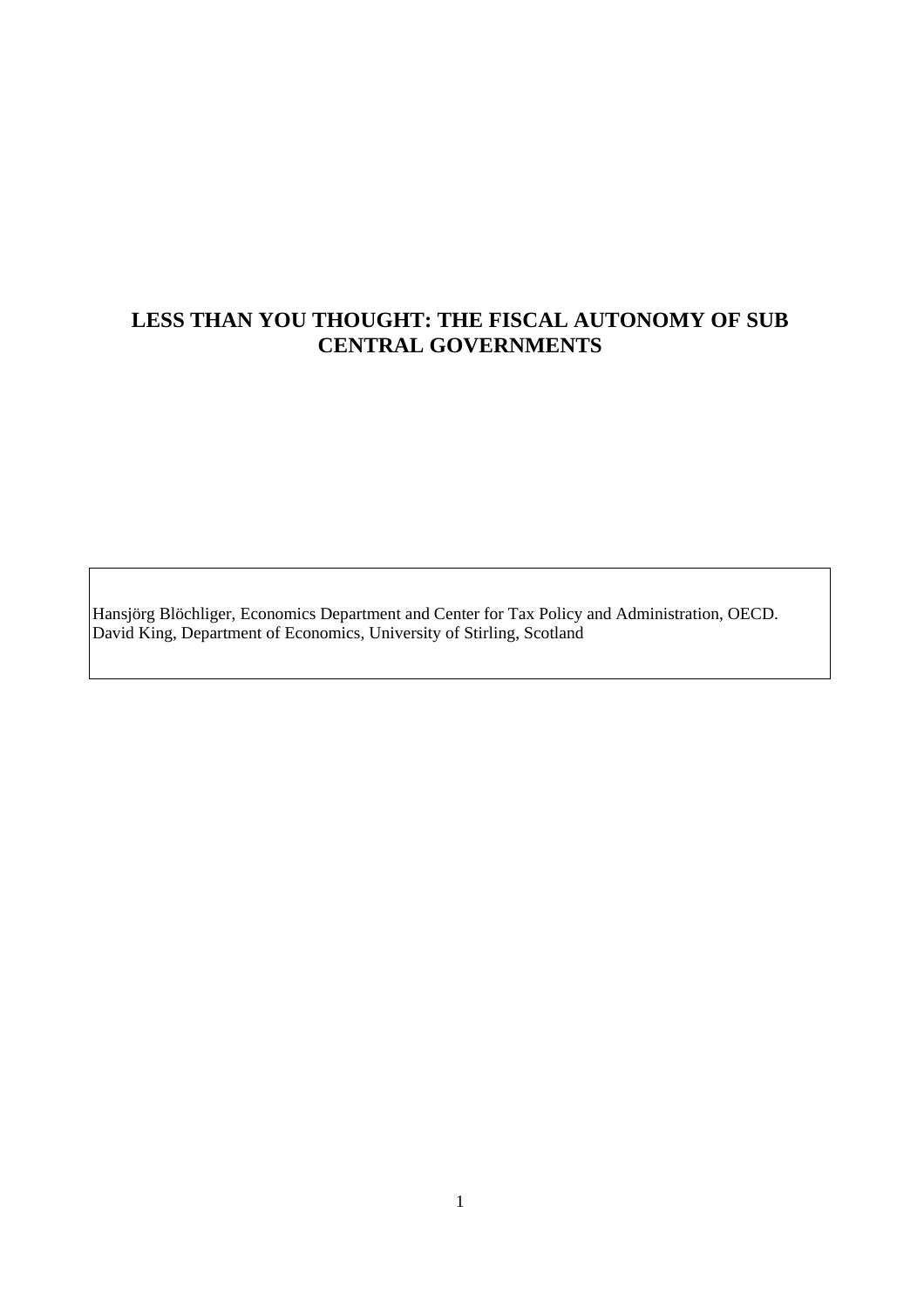## **TABLE OF CONTENTS**

## **Boxes**

| Box 1: Drawing a dividing line between tax sharing and intergovernmental grants13 |  |
|-----------------------------------------------------------------------------------|--|
|                                                                                   |  |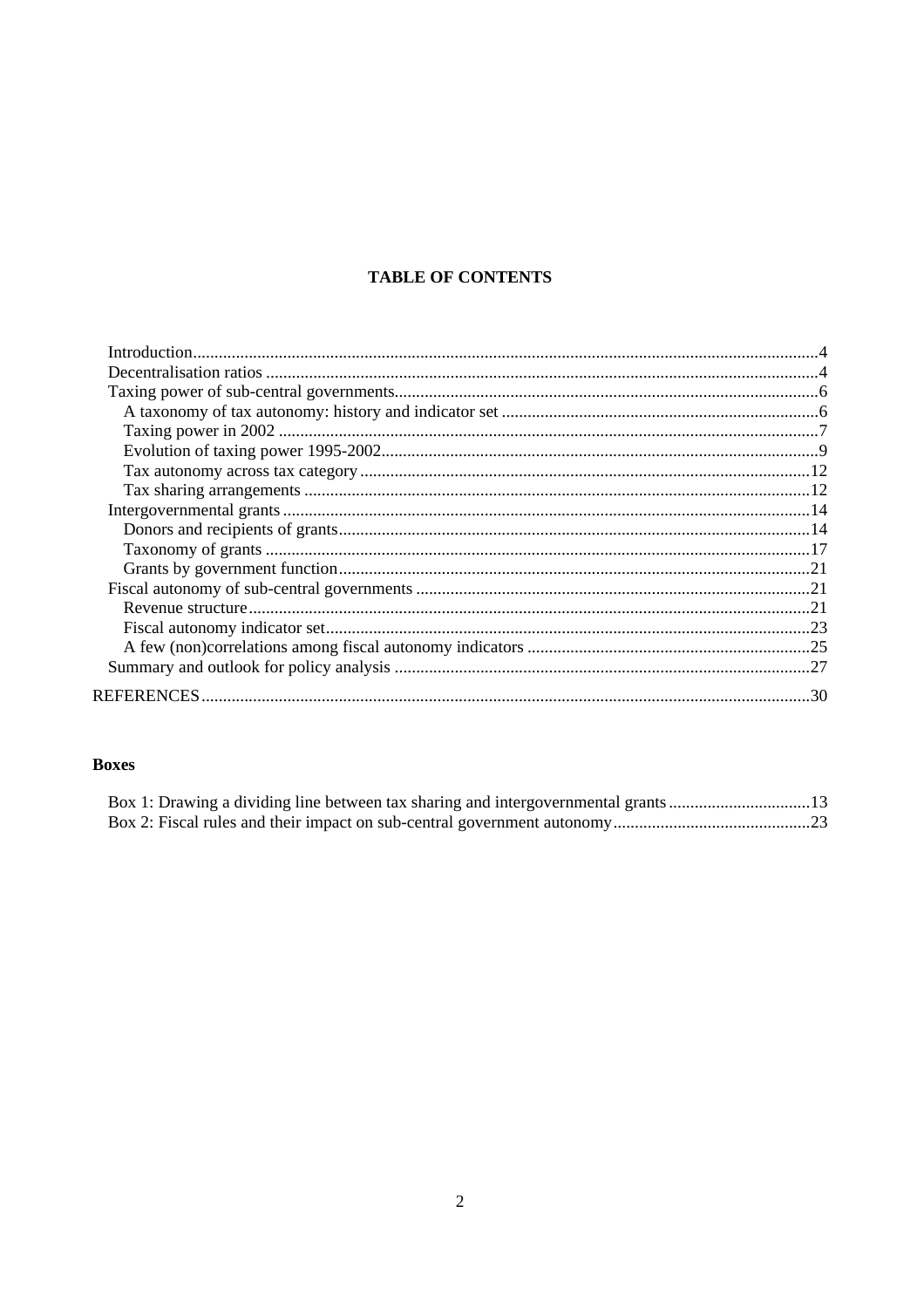### **ABSTRACT**

One of the most frequently used indicators to assess fiscal power of sub-central governments is the share of sub-central to total tax revenue. But this indicator says nothing about the true discretion subcentral jurisdictions have over tax rates and the tax base, and it skips revenue from intergovernmental grants entirely. The main purpose of this paper is to develop and analyse a set of more refined indicators that assess the true power sub-central governments have over fiscal resources. In sum, fiscal autonomy is considerably lower than simple ratios suggest: About 60 percent only of own tax revenue is under full or partial control of sub-central governments, and again 60 percent only of transfer revenue is unconditional. Moreover, much sub-central tax revenue emanates from mobile income taxes and is prone to tax erosion. Whether and how fiscal autonomy affects outcomes such as public sector efficiency, equity in access to public services or the long term fiscal stance remains yet open, but the new database can be used for more conclusive policy analysis.

*JEL Classification*: H71, H74, H77

*Keywords*: Fiscal federalism, local taxation, intergovernmental transfers, fiscal autonomy, decentralisation

#### **Copyright OECD, 2006**

**Applications for permission to reproduce or translate all, or part of, this material should be made to: Head of Publications Service, OECD, 2 rue André-Pascal, 75775 Paris Cédex 16, France.**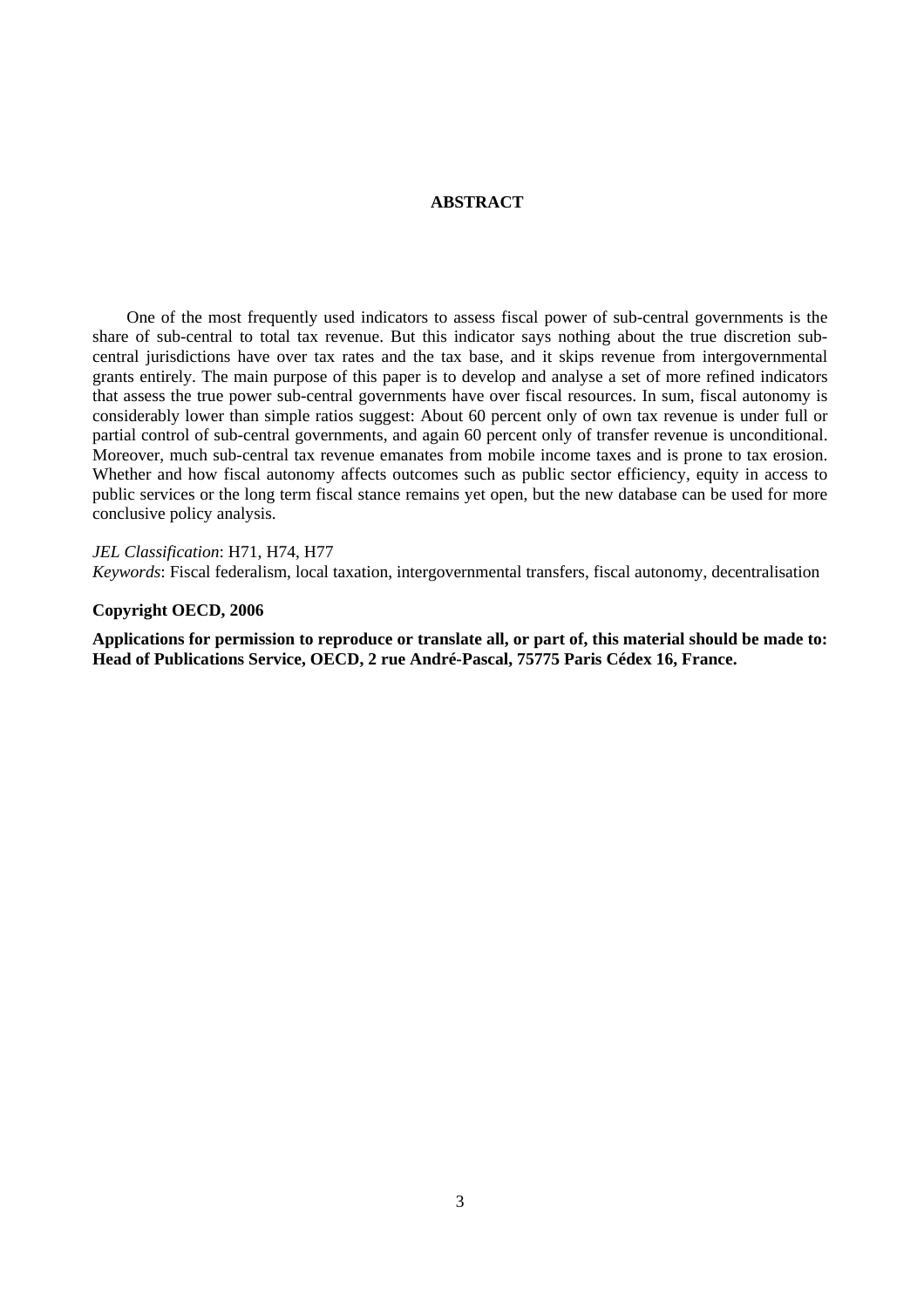#### <span id="page-3-0"></span>**Introduction**

1. State and local governments in OECD countries have access to various fiscal resources. Discretion over them varies considerably, and so does sub-central governments' power to shape their budget and to determine outcomes like public sector efficiency, equity in access to public services or the long term fiscal stance. Data on the revenue structure of sub-central governments (SCG) would therefore be helpful. But indicators have long insufficiently reflected the way state and local budgets are funded. The most frequently used indicator is the ratio of SCG to total tax revenue, which is a poor measure for assessing the true autonomy SCGs enjoy. Since the power over fiscal revenue is a critical determinant for government finance, a set of more refined indicators for assessing fiscal autonomy should be developed.

2. This article provides data and interpretation on the fiscal resources of sub-central governments in a majority of OECD countries. The article is organized as follows: the first section gives an overview on revenue and expenditure assignment using the "classical" decentralisation indicator. The second section develops the indicator set for sub-central tax revenue autonomy. The third section develops the indicator set for intergovernmental grants and the different conditions attached to them. The fourth section assesses overall fiscal autonomy of sub-central governments across OECD countries and analyses the relationship between various autonomy indicators. The fifth and final section summarizes the findings and shows how the new dataset can help assess the impact of fiscal federal design on policy outcomes.

#### **Decentralisation ratios**

3. The most frequently used measure to compare and assess fiscal autonomy is the share of resources and responsibilities assigned to local and regional governments. SCG tax and expenditure indicators (or "decentralization ratios") drawn from National Accounts can help gauge fiscal decentralization and its evolution over time. While these indicators can hardly capture the complexity of fiscal arrangements, they can give a first impression of how much fiscal power regional and local jurisdictions enjoy. The following figures show the current state of financial decentralization as measured by sub-central government shares of total tax revenue and expenditure in OECD countries (figure 1) and the evolution of these indicators over the last decade (figure 2).

#### **Figure 1. Decentralisation ratios in OECD countries, 2004**



Share in general government revenues and expenditure, 2003

Source: National Accounts of OECD countries, 2005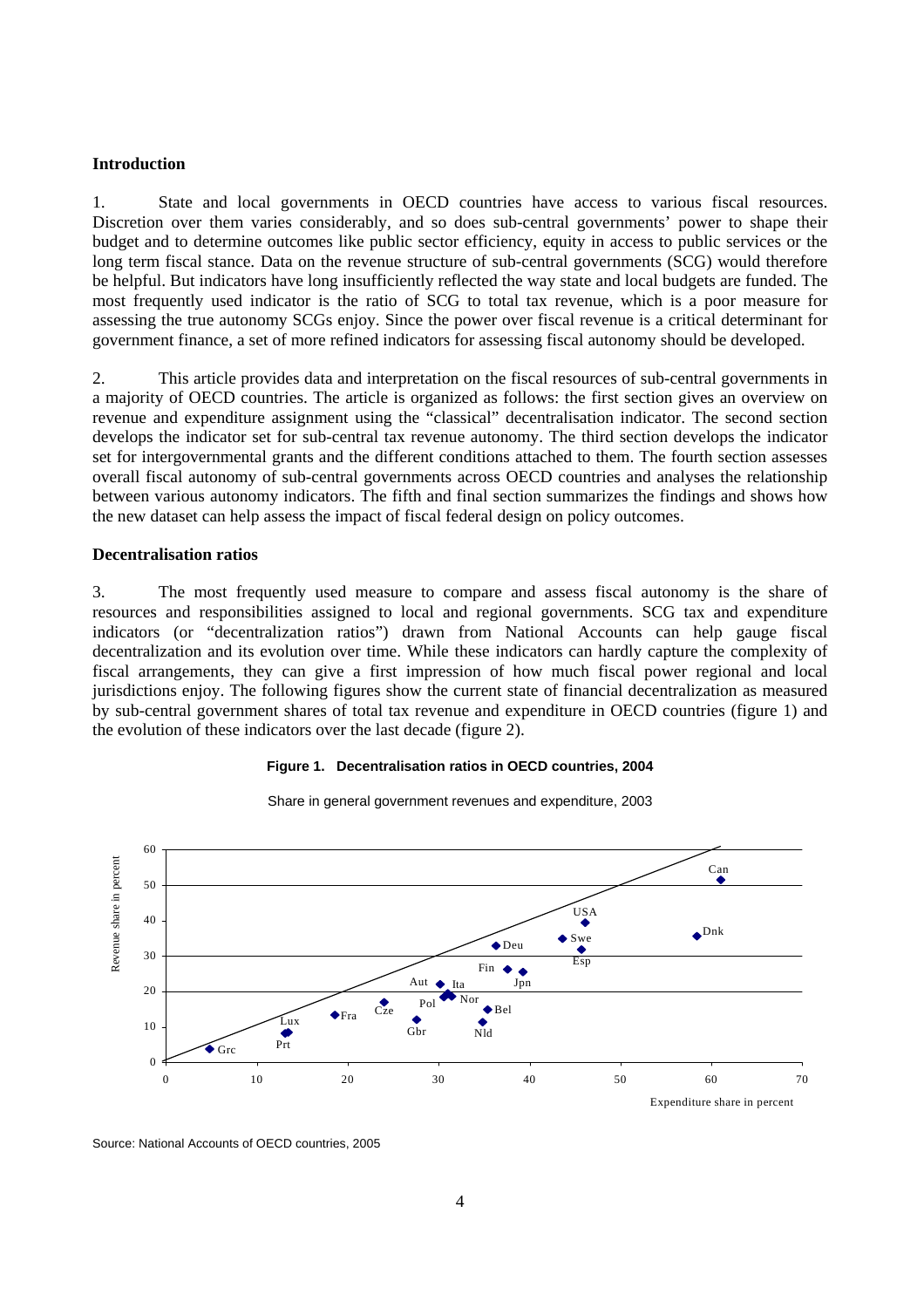#### **Figure 2. Decentralisation ratios, evolution 1995-2004**



Changes expressed in percentage points

Source: National Accounts of OECD countries, 2005

- 4. The stylized facts shown in these figures can be summarized as follows:
	- The degree of decentralization varies greatly across OECD countries. While the sub-central share of total government expenditures varies from less than 6 percent to more than 60 percent, the sub central tax share stretches between 3 and 50 percent. The constitutional background of a country – whether it is federal or unitary – says little about actual fiscal autonomy. Local governments in some unitary countries have a higher share in public spending than local and regional governments together in federal countries.
	- The sub-central tax share and the sub-central expenditure share have diverged over the last ten years. While the share of sub-national expenditures generally increased, the sub-central tax share - with a few notable exceptions –remained almost stable. The rising expenditure share partly reflects new responsibilities assigned to sub-central governments such as health care and/or nonuniversity education in Italy, Mexico and Spain, or active labour market policies in Canada. On the other hand, local taxing power was reduced in many countries, such as in France or Japan, where local taxes were replaced by intergovernmental transfers.
	- In all countries, sub-central government expenditures by far exceed tax revenue, and this "fiscal gap" has widened in the last decade. The difference between responsibilities and resources points to large intergovernmental transfer schemes. The fiscal gap tends to be larger in countries with high sub-central fiscal autonomy (Canada, Denmark, and – not shown in figure  $1$  – Switzerland); somewhat paradoxically, more decentralization can go hand in hand with more dependency on central government resources. Size and structure of intergovernmental grants thus become a particular policy issue for decentralizing countries.

5. A serious problem with these simple ratios, however, is that they only poorly measure the true discretion that SCG enjoy in practice. On the revenue side, limits to set tax bases, rates and reliefs reduce the extent to which sub central governments can determine the size of their budget. On the expenditure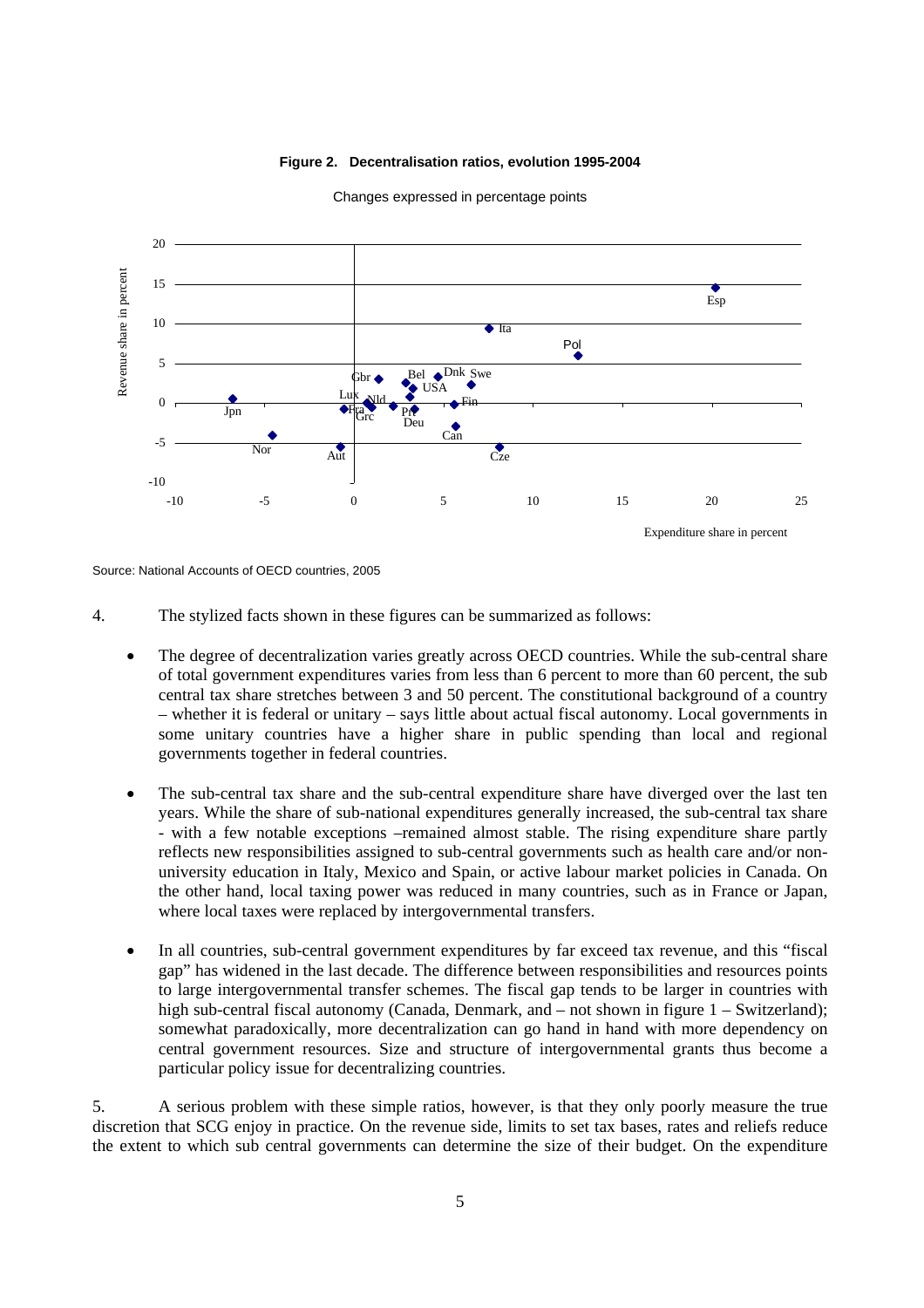<span id="page-5-0"></span>side, local spending may be strongly influenced by upper level government regulation, thereby reducing discretion over various expenditure items. In some countries, the transfer of financial responsibility for education or health care was hardly more than a change in accounting procedures, while essential regulatory power remained with the central level. Moreover, the various conditions attached to intergovernmental transfers may further influence the spending pattern of sub-central governments. To have a more accurate picture of sub-central fiscal autonomy, a more detailed indicator set is required.

#### **Taxing power of sub-central governments**

### *A taxonomy of tax autonomy: history and indicator set*

6. The term "tax autonomy" captures various aspects of freedom sub-central governments have over their own taxes. It encompasses features such as sub-central government's right to introduce or to abolish a tax, to set tax rates, to define the tax base, or to grant tax reliefs to individuals and firms. In a number of countries taxes are not assigned to one specific government level but shared between the central and subcentral governments. Such arrangements deny a single SCG any control on tax rates and bases, but collectively SCGs may have the power to negotiate the sharing formula with central government. The wealth of explicit and implicit, statutory and common, institutional arrangements has to be encompassed by a set of indicators that are simultaneously appropriate (they capture the relevant aspects of tax autonomy), accurate (they measure those aspects correctly) and reliable (the indicator set remains stable over time).

7. The indicator set comprises five main categories of autonomy and several sub-categories (table 1). Categories are ranked in decreasing order from highest to lowest taxing power. Category "a" represents full power over tax rates and bases, "b" power over tax rates (essentially representing the "piggy-packing" type of tax), "c" power over the tax base, "d" tax sharing arrangements, and "e" no power on rates and bases at all. Category "f" represents non-allocable taxes. Special attention was paid to tax sharing arrangements, where the four "d" subcategories should capture the various rules for determining the sharing formula. Altogether 13 categories were established to encompass the various tax autonomy arrangements in OECD countries. Where applicable, countries were asked to send separate data for both the state/regional and the local level. Since category six "non allocable" was hardly used, the taxonomy seems to reflect well the taxing power universe.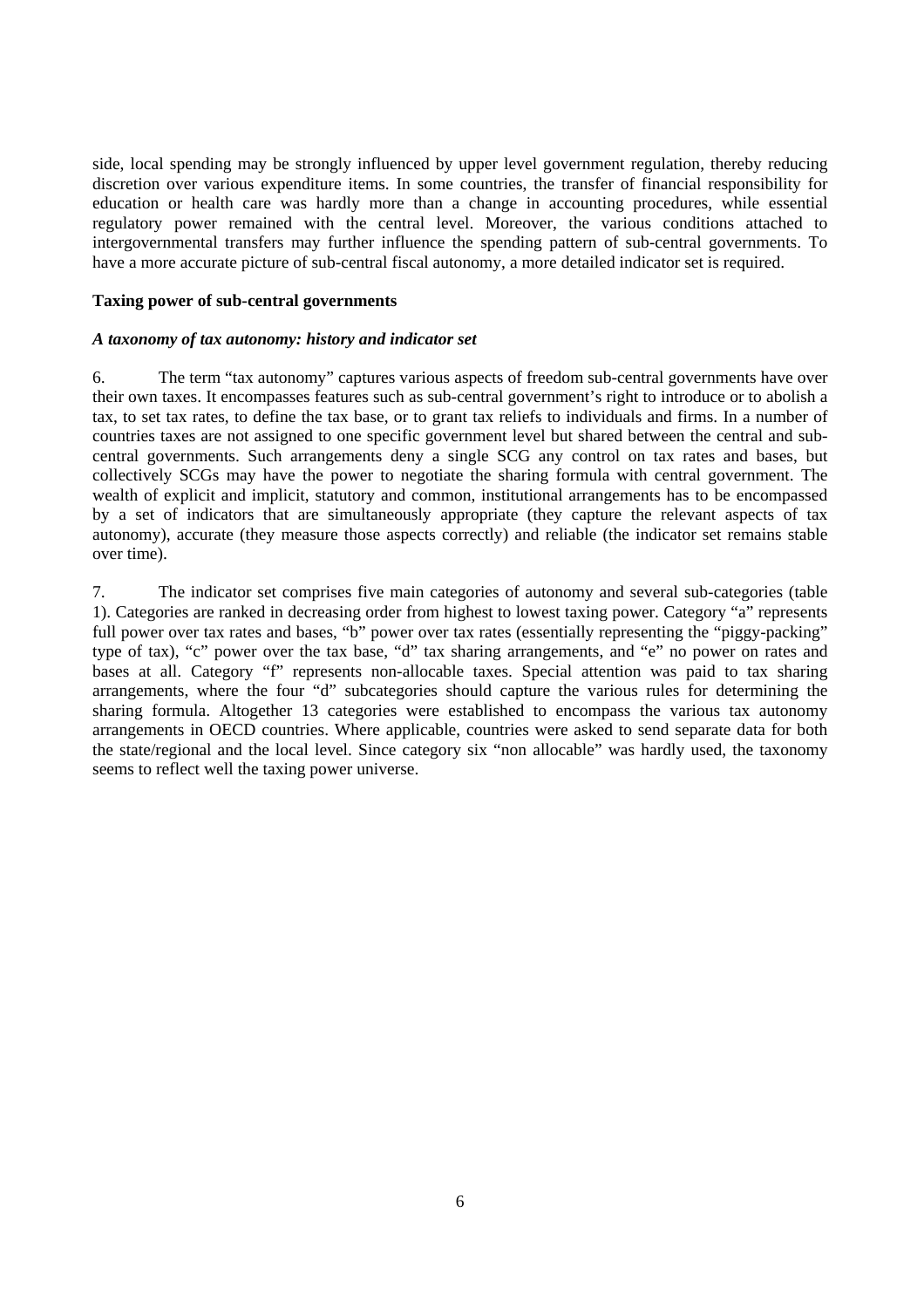<span id="page-6-0"></span>

| a.1                           | The recipient SCG sets the tax rate and any tax reliefs without needing to consult a higher level<br>government.                                                                                            |
|-------------------------------|-------------------------------------------------------------------------------------------------------------------------------------------------------------------------------------------------------------|
| a.2                           | The recipient SCG sets the rate and any reliefs after consulting a higher level government.                                                                                                                 |
| b.1                           | The recipient SCG sets the tax rate, and a higher level government does not set upper or lower limits on<br>the rate chosen.                                                                                |
| $\mathbf{b} \cdot \mathbf{2}$ | The recipient SCG sets the tax rate, and a higher level government does sets upper and/or lower limits on<br>the rate chosen.                                                                               |
| c.1                           | The recipient SCG sets tax reliefs – but it sets tax allowances only.                                                                                                                                       |
| c.2                           | The recipient SCG sets tax reliefs – but it sets tax credits only.                                                                                                                                          |
| c.3                           | The recipient SCG sets tax reliefs – and it sets both tax allowances and tax credits.                                                                                                                       |
| d.1                           | There is a tax-sharing arrangement in which the SCGs determine the revenue split.                                                                                                                           |
| d.2                           | There is a tax-sharing arrangement in which the revenue split can be changed only with the consent of<br>SCG <sub>s</sub> .                                                                                 |
| d.3                           | There is a tax-sharing arrangement in which the revenue split is determined in legislation, and where it<br>may be changed unilaterally by a higher level government, but less frequently than once a year. |
| d.4                           | There is a tax-sharing arrangement in which the revenue split is determined annually by a higher level<br>government.                                                                                       |
| e                             | Other cases in which the central government sets the rate and base of the SCG tax.                                                                                                                          |
| $\mathbf f$                   | None of the above categories a, b, c, d or e applies.                                                                                                                                                       |

#### **Table 1. : Taxonomy of taxing power**

Source: OECD (1999)

#### *Taxing power in 2002*

8. Although there is wide variation across countries, the stylized facts on taxing power of state and local governments in 2002 can be summarized as follows (table  $2$ )<sup>[1](#page-6-1)</sup>:

- First, only a part of sub-central tax revenue is under effective control of sub-central governments. At the average, the tax revenue share with full or partial discretion (categories a, b and c) amounts to around 60 percent for state and 70 percent for local government. In many countries (not shown in the table), permitted maximum tax rates often double minimum rate.
- Second, state and regional governments have less discretion over their tax revenue than local governments, since tax revenue of the former is often governed by tax sharing arrangements. On the other hand, with 51 percent of SCG tax revenue, the state level has a higher share in highpowered autonomous taxes (category "a"), while local governments are often allowed to levy a supplement on selected regional or central taxes only (category "b" or "piggy-packing" tax).
- Third, the c category (representing control over the tax base but not the tax rate) plays a negligible role in OECD countries. This probably points to a policy of gradually banning tax reliefs and abatements as a tool for local and regional economic development, particularly in the European Union.

<span id="page-6-1"></span><sup>1 .</sup> Since for some categories no or very small numbers were reported, some sub-categories were merged and their number reduced from 13 to 10.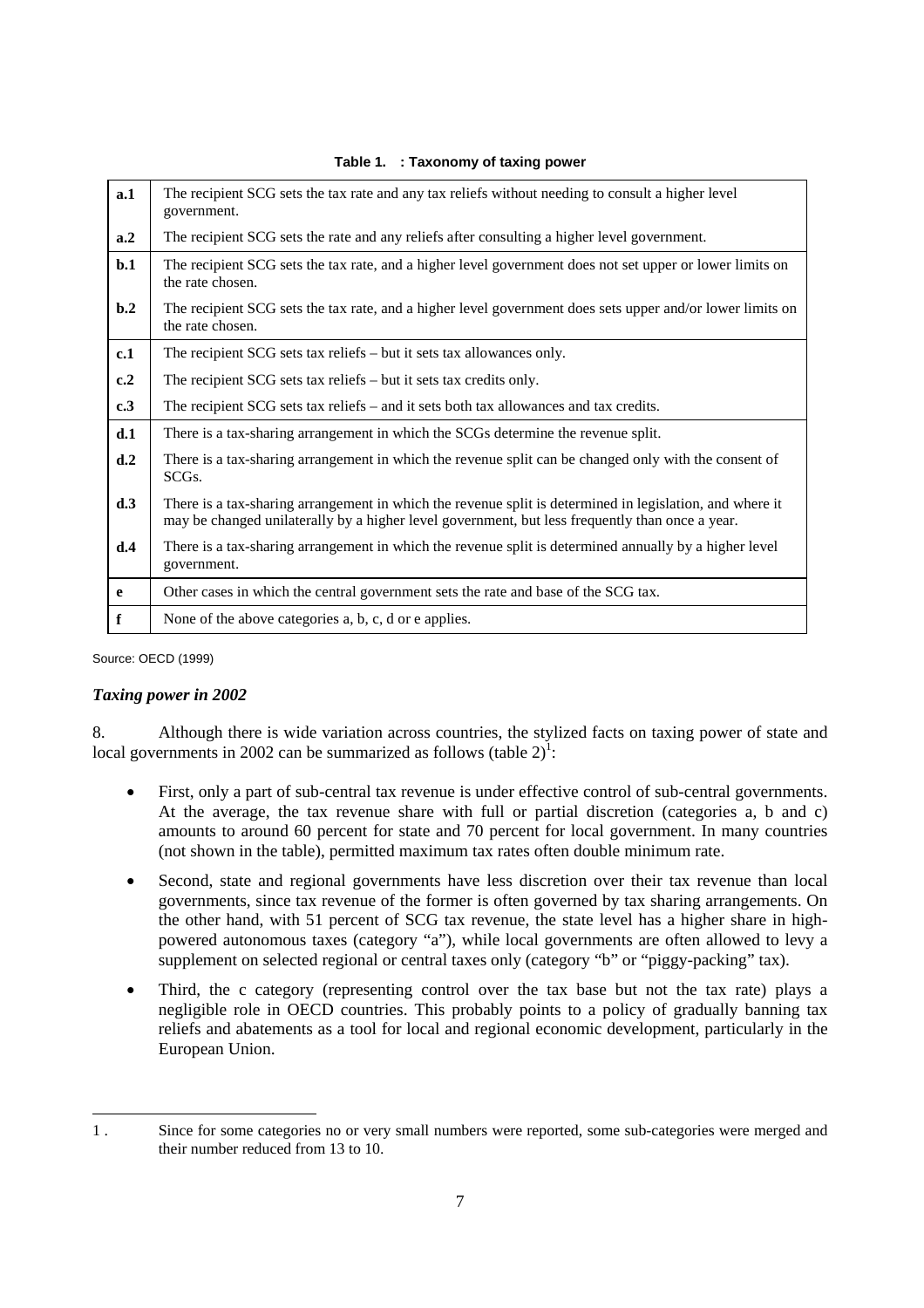|                                |                                                             |                                              | As share of sub-central tax revenues |              |                                       |                                |                                             |                                                            |                          |                                       |            |                |  |  |
|--------------------------------|-------------------------------------------------------------|----------------------------------------------|--------------------------------------|--------------|---------------------------------------|--------------------------------|---------------------------------------------|------------------------------------------------------------|--------------------------|---------------------------------------|------------|----------------|--|--|
|                                | Sub-central<br>tax revenue<br>as % of total<br>tax revenues | Discretion<br>on rates<br>and reliefs<br>(a) | Discretion on rates (b)              |              | <b>Discretion</b><br>on reliefs<br>(c | Tax sharing arrangements (d)   |                                             |                                                            |                          | Rates and<br>reliefs set<br>by CG (e) | Other (f)  | Total          |  |  |
|                                |                                                             |                                              | Full                                 | restricted   |                                       | Revenue<br>split set by<br>SCG | Revenue<br>split set<br>with SCG<br>consent | Revenue<br>split set by split set by<br>CG,<br>pluriannual | Revenue<br>CG,<br>annual |                                       |            |                |  |  |
| Australia                      | 31.4                                                        |                                              |                                      |              |                                       |                                |                                             |                                                            |                          |                                       |            |                |  |  |
| <b>States</b><br>Local         | 28.4<br>3.0                                                 | 54.4<br>100.0                                |                                      |              |                                       |                                | 45.6                                        |                                                            |                          |                                       |            | 100.0<br>100.0 |  |  |
| Austria                        | 18.4                                                        |                                              |                                      |              |                                       |                                |                                             |                                                            |                          |                                       |            |                |  |  |
| <b>States</b><br>Local         | 8.8<br>9.6                                                  | 7.0<br>2.7                                   |                                      | 5.4          |                                       |                                | 82.7<br>66.5                                |                                                            |                          | 9.6<br>20.0                           | 0.8<br>5.5 | 100.0<br>100.0 |  |  |
| <b>Belgium</b>                 | 27.8                                                        |                                              |                                      |              |                                       |                                |                                             |                                                            |                          |                                       |            |                |  |  |
| <b>States</b><br>Local         | 22.8                                                        | 63.8<br>10.0                                 |                                      | 86.4         |                                       |                                | 36.2                                        |                                                            |                          | 3.6                                   |            | 100.0          |  |  |
| Canada                         | 5.0<br>44.1                                                 |                                              |                                      |              |                                       |                                |                                             |                                                            |                          |                                       |            | 100.0          |  |  |
| Provinces                      | 35.5                                                        | 98.4                                         |                                      |              |                                       |                                | 1.6                                         |                                                            |                          |                                       |            | 100.0          |  |  |
| Local<br><b>Czech Republic</b> | 8.6<br>12.5                                                 | 1.8                                          | 95.6                                 |              |                                       |                                |                                             |                                                            |                          | 2.3                                   | 0.3        | 100.0          |  |  |
| Local                          | 12.5                                                        | 5.5                                          |                                      | 4.1          |                                       |                                |                                             | 88.8                                                       |                          | 1.5                                   | 0.1        | 100.0          |  |  |
| Denmark<br>Local               | 35.6<br>35.6                                                |                                              | 86.0                                 | 4.7          |                                       |                                |                                             | 2.9                                                        |                          | 6.4                                   |            | 100.0          |  |  |
| <b>Finland</b>                 | 21.5                                                        |                                              |                                      |              |                                       |                                |                                             |                                                            |                          |                                       |            |                |  |  |
| Local<br>France                | 21.5<br>10.0                                                |                                              | 85.3                                 | 4.6          |                                       |                                |                                             |                                                            | 9.9                      |                                       | 0.1        | 100.0          |  |  |
| Local                          | 10.0                                                        | 72.1                                         |                                      | 8.5          | 9.1                                   |                                |                                             |                                                            |                          | 3.6                                   | 6.6        | 100.0          |  |  |
| Germany                        | 28.7                                                        |                                              |                                      |              |                                       |                                |                                             |                                                            |                          |                                       |            |                |  |  |
| Länder<br>Local                | 21.8<br>7.0                                                 | 17.6                                         |                                      | 2.4<br>33.6  |                                       |                                | 86.3<br>47.6                                |                                                            |                          | 11.2<br>1.1                           | 0.2        | 100.0<br>100.0 |  |  |
| Greece                         | 0.9                                                         |                                              |                                      |              |                                       |                                |                                             |                                                            |                          |                                       |            |                |  |  |
| Local<br>Iceland               | 0.9<br>25.2                                                 |                                              |                                      | 64.6         |                                       | 35.4                           |                                             |                                                            |                          |                                       |            | 100.0          |  |  |
| Local                          | 25.2                                                        |                                              |                                      | 91.2         |                                       |                                |                                             |                                                            |                          |                                       | 8.8        | 100.0          |  |  |
| Italy                          | 16.4                                                        |                                              |                                      |              |                                       |                                |                                             |                                                            |                          |                                       |            |                |  |  |
| Regional<br>Local              | 11.3<br>5.2                                                 | 27.1                                         | $\overline{\phantom{a}}$             | 58.8<br>50.4 |                                       |                                | 23.7                                        | 17.6<br>13.1                                               |                          | 9.3                                   |            | 100.0<br>100.0 |  |  |
| Japan                          | 26.0                                                        |                                              |                                      |              |                                       |                                |                                             |                                                            |                          |                                       |            |                |  |  |
| Local<br>Korea                 | 26.0<br>18.9                                                | 0.1                                          | 79.7                                 |              |                                       |                                |                                             |                                                            |                          | 20.2                                  |            | 100.0          |  |  |
| Local                          | 18.9                                                        |                                              |                                      | 64.3         |                                       |                                |                                             |                                                            |                          | 35.7                                  |            | 100.0          |  |  |
| <b>Mexico</b><br><b>States</b> | 3.4<br>2.4                                                  | 100.0                                        |                                      |              |                                       |                                |                                             |                                                            |                          |                                       |            | 100.0          |  |  |
| Local                          | 1.0                                                         | 100.0                                        |                                      |              |                                       |                                |                                             |                                                            |                          |                                       |            | 100.0          |  |  |
| Netherlands                    | 3.6                                                         |                                              |                                      |              |                                       |                                |                                             |                                                            |                          |                                       |            |                |  |  |
| Local<br>Norway                | 3.6<br>12.9                                                 |                                              | 99.2                                 |              |                                       |                                |                                             |                                                            |                          |                                       | 0.8        | 100.0          |  |  |
| Local                          | 12.9                                                        | 3.3                                          |                                      | 96.7         |                                       |                                |                                             |                                                            |                          |                                       |            | 100.0          |  |  |
| Poland<br>Local                | 17.5<br>17.5                                                |                                              |                                      | 23.2         |                                       |                                |                                             | 76.4                                                       |                          | 0.4                                   |            | 100.0          |  |  |
| Portugal                       | 6.0                                                         |                                              |                                      |              |                                       |                                |                                             |                                                            |                          |                                       |            |                |  |  |
| Local<br>Spain                 | 6.0<br>26.6                                                 |                                              |                                      | 44.0         |                                       |                                |                                             | 18.5                                                       |                          | 37.3                                  | 0.2        | 100.0          |  |  |
| Regions                        | 18.1                                                        | 58.3                                         |                                      | 0.1          |                                       |                                | 41.6                                        |                                                            |                          |                                       | 0.0        | 100.0          |  |  |
| Local<br>Sweden                | 8.5<br>32.1                                                 | 27.2                                         |                                      | 51.4         |                                       |                                | 21.4                                        |                                                            |                          |                                       | 0.0        | 100.0          |  |  |
| Local                          | 32.1                                                        |                                              | 100.0                                |              |                                       |                                |                                             |                                                            |                          |                                       |            | 100.0          |  |  |
| Switzerland                    | 43.1                                                        |                                              |                                      |              |                                       |                                |                                             |                                                            |                          |                                       |            |                |  |  |
| <b>States</b><br>Local         | 27.0<br>16.2                                                | 90.4<br>2.9                                  |                                      | 97.1         |                                       |                                | 9.6<br>÷.                                   |                                                            |                          |                                       |            | 100.0<br>100.0 |  |  |
| <b>Turkey</b>                  | 6.5                                                         |                                              |                                      |              |                                       |                                |                                             |                                                            |                          |                                       |            |                |  |  |
| Local<br><b>United Kingdom</b> | 6.5<br>4.5                                                  |                                              |                                      |              |                                       |                                |                                             |                                                            |                          |                                       | 100.0      | 100.0          |  |  |
| Local                          | 4.5                                                         |                                              |                                      | 100.0        |                                       |                                |                                             |                                                            |                          |                                       |            | 100.0          |  |  |
| <b>Unweighted Average</b>      |                                                             |                                              |                                      |              |                                       |                                |                                             |                                                            |                          |                                       |            |                |  |  |
| <b>States</b>                  | 19.6                                                        | 52.5                                         |                                      | 6.8          |                                       | $\qquad \qquad \blacksquare$   | 36.4                                        | 2.0                                                        |                          | 2.3                                   | 0.1        | 100.0          |  |  |
| Local                          | 12.4                                                        | 15.4                                         | 22.7                                 | 34.6         | 0.4                                   | 1.5                            | 5.6                                         | 8.3                                                        | 0.4                      | 5.9                                   | 5.1        | 100.0          |  |  |

## **Table 2. Taxing power of sub-central governments, 2002**

*Source* : National source and OECD, Revenue Statistics 1965-2004, 2005 Edition.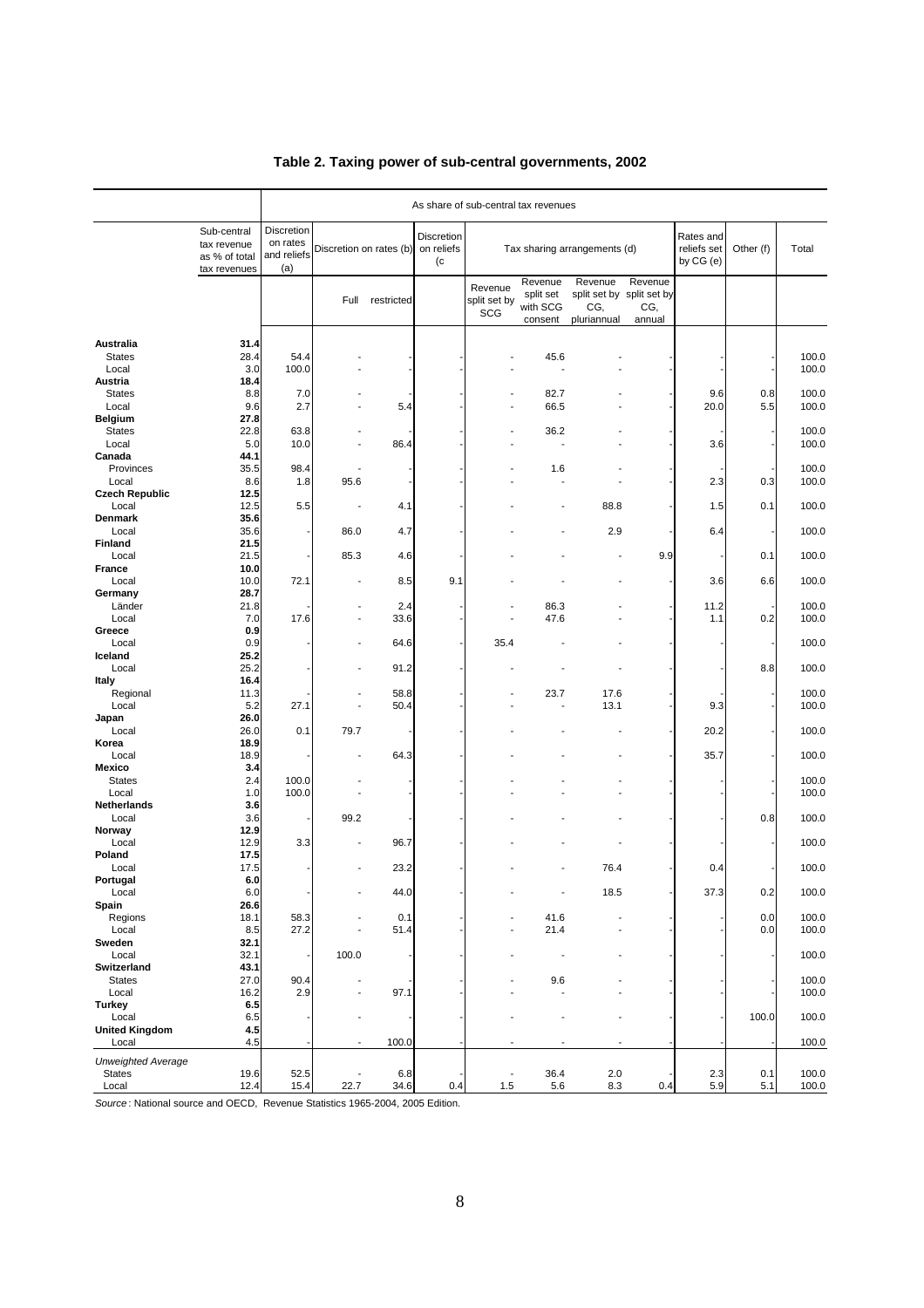<span id="page-8-0"></span>9. In some countries, SCG have the right to vary tax rates but actually set the same rate across the country. Such "unused taxing power" invites a deeper look into fiscal institutions and the incentives they generate for tax competition.

10. Tax sharing agreements account for a large part of sub central tax revenue in most constitutionally federal countries (Austria, Belgium, Germany, Mexico, Italy), in constitutionally nonfederal Spain, in the Czech Republic and in Poland. Tax sharing is often considered as providing a balance between granting local/regional fiscal autonomy and keeping the overall fiscal framework stable. The collective power for sub-central governments to negotiate their tax share varies considerably across countries, from arrangements where sub-central governments are in full control over their share, to arrangements where the share is unilaterally set and modified by the central government. In some countries the distribution formula is enshrined in the constitution and can only be changed with the consent of all or a majority of sub-central governments. Tax sharing is discussed in the section on "tax sharing arrangements" in more detail.

### *Evolution of taxing power 1995-2002*

11. Taxing power increased from 1995 to 2002, albeit unevenly across countries (table 3). The share of taxes over which sub-central governments have full or partial control rose by 25 percent points for states and 8 percent points for local governments, mostly to the detriment of tax sharing arrangements. Such agreements lost significance in countries such as Austria, Belgium, Germany, Mexico or Spain. In Norway, local governments gained more autonomy over income taxes, while in Austria and Germany, they lost revenue from autonomous local business taxes. In some countries (e.g. France and Sweden) the central government is required to compensate the loss of sub-central tax revenue through additional transfers; this effect is not shown in table 3.

12. The forces shaping the evolution of SCG tax revenue and tax autonomy are political, fiscal and economic in nature.

- First and probably most important are policy reforms such as a reassignment of taxes to another government level, a change in tax autonomy or a swap between local/regional taxes and intergovernmental grants. Constitutional and legislative amendments largely account for the rapid change in countries such as Belgium or Spain involved in a secular decentralization process.
- Second, fiscal reasons such as a relative change in tax rates or bases can also affect the pattern of taxing power, e.g. if one government level changes its tax rate or base while another government level does not. In many countries rates and base of local property taxes remain unchanged over long periods of time, while the bases of central government income taxes or goods and services taxes are regularly updated.
- Third, different taxes react differently to the business cycle or to structural change, and this may affect tax revenue of different government levels. A local profit tax reacts more swiftly to an economic downturn than a central government income tax, and a local sales tax on goods reacts more slowly to the rise of the service sector than a central value added tax.

13. Altogether, the net effect of the three forces slightly favoured sub-central governments between 1995 and 2002. Although the share of tax revenue going to the sub-central level hardly changed, the power attached to those taxes rose. For most countries no tax erosion could be detected, neither in terms of the revenue share nor in terms of autonomy. However, the tax share must be set against the expenditure share, which increased considerably in roughly the same period (figure 2).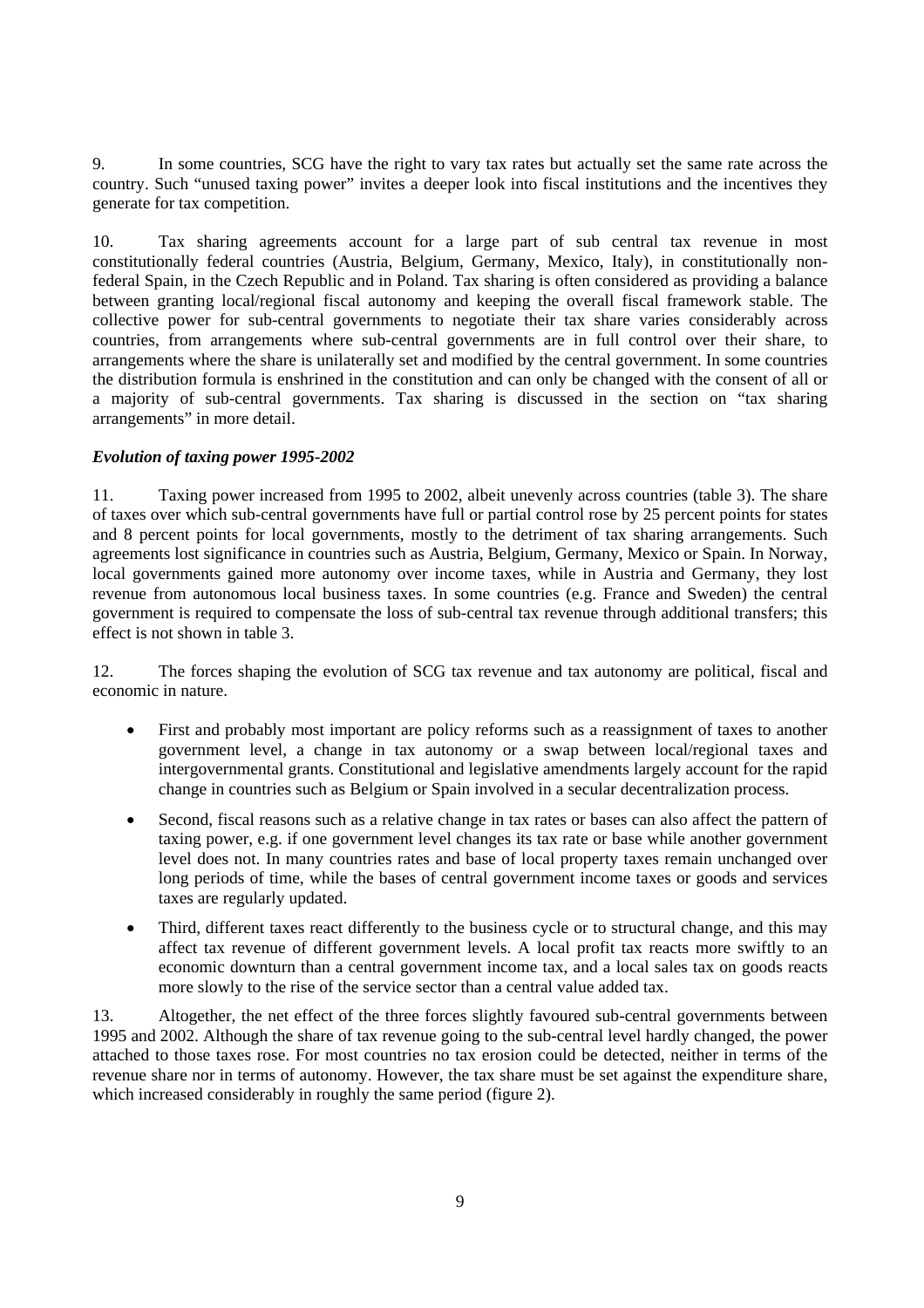### **Table 2. Table 3. Evolution of tax autonomy of sub-central governments**

|                           |                                                              | As a share of sub-central tax revenues       |                          |                                 |                                       |                                             |                                                            |                          |                                   |         |  |  |  |
|---------------------------|--------------------------------------------------------------|----------------------------------------------|--------------------------|---------------------------------|---------------------------------------|---------------------------------------------|------------------------------------------------------------|--------------------------|-----------------------------------|---------|--|--|--|
|                           |                                                              |                                              |                          |                                 |                                       |                                             |                                                            |                          |                                   |         |  |  |  |
|                           | Sub-central<br>tax revenues<br>as % of total<br>tax revenues | <b>Discretion</b><br>on rates<br>and reliefs | Discretion on rates      | <b>Discretion</b><br>on reliefs |                                       |                                             | Tax-sharing arrangements                                   |                          | Rates and<br>reliefs set<br>by CG | Other   |  |  |  |
|                           |                                                              |                                              | Full<br>restricted       |                                 | Revenue<br>split set by<br><b>SCG</b> | Revenue<br>split set<br>with SCG<br>consent | Revenue<br>split set by split set by<br>CG,<br>pluriannual | Revenue<br>CG,<br>annual |                                   |         |  |  |  |
| Austria                   | $-0.1$                                                       |                                              |                          |                                 |                                       |                                             |                                                            |                          |                                   |         |  |  |  |
| Länder                    | $-1.2$                                                       | 5.0                                          |                          |                                 |                                       | $-15.3$                                     |                                                            |                          | 9.6                               | 0.8     |  |  |  |
| Local                     | 1.1                                                          | $-5.8$                                       | $-5.9$                   |                                 |                                       | $-14.0$                                     |                                                            |                          | 20.0                              | 5.5     |  |  |  |
| <b>Belgium</b>            | $-0.2$                                                       |                                              |                          |                                 |                                       |                                             |                                                            |                          |                                   |         |  |  |  |
| <b>States</b>             | 0.3                                                          | 59.8                                         | $-47.5$                  |                                 |                                       | $-12.3$                                     |                                                            |                          |                                   | ٠       |  |  |  |
| Local                     | $-0.5$                                                       | $-2.5$                                       | 2.4                      |                                 |                                       |                                             | $-2.5$                                                     | $-1.0$                   | 3.6                               | ä,      |  |  |  |
| <b>Czech Republic</b>     | $-0.5$                                                       |                                              |                          |                                 |                                       |                                             |                                                            |                          |                                   |         |  |  |  |
| Local                     | $-0.5$                                                       | 3.5                                          | $-0.9$                   | $-3.0$                          |                                       |                                             | $-1.2$                                                     |                          | 1.5                               | 0.1     |  |  |  |
| Denmark                   | 4.6                                                          |                                              |                          |                                 |                                       |                                             |                                                            |                          |                                   |         |  |  |  |
| Local                     | 4.6                                                          |                                              | $-3.8$                   |                                 |                                       |                                             | 0.9                                                        |                          | 2.9                               |         |  |  |  |
| Finland                   | $-0.5$                                                       |                                              |                          |                                 |                                       |                                             |                                                            |                          |                                   |         |  |  |  |
| Local                     | $-0.5$                                                       |                                              | 0.9                      |                                 |                                       |                                             | $-11.0$                                                    | 9.9                      |                                   | 0.1     |  |  |  |
| Germany                   | $-0.3$                                                       |                                              |                          |                                 |                                       |                                             |                                                            |                          |                                   |         |  |  |  |
| Länder                    | $-0.2$                                                       |                                              | 2.4                      |                                 |                                       | $-13.7$                                     |                                                            |                          | 11.2                              |         |  |  |  |
| Local                     | 0.0                                                          | 16.6                                         | $-18.4$                  |                                 |                                       | 0.6                                         |                                                            |                          | 1.1                               | 0.2     |  |  |  |
| Iceland                   | 5.2                                                          |                                              |                          |                                 |                                       |                                             |                                                            |                          |                                   |         |  |  |  |
| Local                     | 5.2                                                          | $-8.0$                                       | $-0.8$                   |                                 |                                       |                                             |                                                            |                          |                                   | 8.8     |  |  |  |
| Japan                     | 2.0                                                          |                                              |                          |                                 |                                       |                                             |                                                            |                          |                                   |         |  |  |  |
| Local                     | 2.0                                                          | 0.1                                          | $-8.8$                   |                                 |                                       |                                             |                                                            |                          | 8.7                               |         |  |  |  |
| Mexico                    | $-16.6$                                                      |                                              |                          |                                 |                                       |                                             |                                                            |                          |                                   |         |  |  |  |
| <b>States</b>             | $-13.6$                                                      | 86.0                                         | ÷                        |                                 |                                       | $-86.0$                                     |                                                            |                          |                                   |         |  |  |  |
| Local                     | $-3.0$                                                       | 100.0                                        | ÷,                       |                                 |                                       |                                             | $-74.0$                                                    |                          | $-26.0$                           |         |  |  |  |
| <b>Netherlands</b>        | 1.1                                                          |                                              |                          |                                 |                                       |                                             |                                                            |                          |                                   |         |  |  |  |
| Local                     | 1.1                                                          |                                              | $-0.8$                   |                                 |                                       |                                             |                                                            |                          |                                   | 0.8     |  |  |  |
| Norway                    | $-7.1$                                                       |                                              |                          |                                 |                                       |                                             |                                                            |                          |                                   |         |  |  |  |
| Local                     | $-7.1$                                                       | 3.3                                          | 94.2                     |                                 |                                       |                                             | $-0.5$                                                     |                          | $-97.0$                           |         |  |  |  |
| Poland                    | 10.5                                                         |                                              |                          |                                 |                                       |                                             |                                                            |                          |                                   |         |  |  |  |
| Local                     | 10.5                                                         |                                              | $-21.8$                  | $-1.0$                          |                                       |                                             | 22.4                                                       |                          | 0.4                               |         |  |  |  |
| Portugal                  | 0.8                                                          |                                              |                          |                                 |                                       |                                             |                                                            |                          |                                   |         |  |  |  |
| Local                     | 0.8<br>13.3                                                  |                                              | 0.2                      |                                 |                                       |                                             | $-4.3$                                                     |                          | 3.8                               | 0.2     |  |  |  |
| Spain<br>Regions          | 13.3                                                         | 44.0                                         | $-0.5$                   |                                 |                                       | 31.7                                        |                                                            |                          |                                   | $-75.2$ |  |  |  |
| Local                     | 0.0                                                          | $-1.5$                                       | $-2.8$                   |                                 |                                       | 6.1                                         |                                                            |                          |                                   | $-1.8$  |  |  |  |
| Sweden                    | 0.1                                                          |                                              |                          |                                 |                                       |                                             |                                                            |                          |                                   |         |  |  |  |
| Local                     | 0.1                                                          | $-2.0$                                       | 2.0                      |                                 |                                       |                                             |                                                            |                          |                                   |         |  |  |  |
| <b>Switzerland</b>        | 5.1                                                          |                                              |                          |                                 |                                       |                                             |                                                            |                          |                                   |         |  |  |  |
| <b>States</b>             | 5.0                                                          | 1.4                                          | $\overline{\phantom{a}}$ |                                 |                                       | 3.6                                         | $-5.0$                                                     |                          |                                   |         |  |  |  |
| Local                     | 0.2                                                          | 2.9                                          | 0.1                      |                                 |                                       |                                             | $-3.0$                                                     |                          |                                   |         |  |  |  |
| <b>United Kingdom</b>     | 0.5                                                          |                                              |                          |                                 |                                       |                                             |                                                            |                          |                                   |         |  |  |  |
| Local                     | 0.5                                                          |                                              |                          |                                 |                                       |                                             |                                                            |                          |                                   |         |  |  |  |
| <b>Unweighted Average</b> |                                                              |                                              |                          |                                 |                                       |                                             |                                                            |                          |                                   |         |  |  |  |
| <b>States</b>             | 0.6                                                          | 32.7                                         | $-7.6$                   |                                 |                                       | $-15.3$                                     | $-0.8$                                                     |                          | 3.5                               | $-12.4$ |  |  |  |
| Local                     | 0.9                                                          | 7.9                                          | 0.4                      | $-0.2$                          |                                       | $-0.4$                                      | $-3.5$                                                     | 0.5                      | $-5.4$                            | 0.8     |  |  |  |

### Change in 1995-2002

*Source:* National source and OECD, Taxing Powers of State and Local government, Tax Policy Studies No1 and Revenue Statistics 1965-2004, 2005 Edition.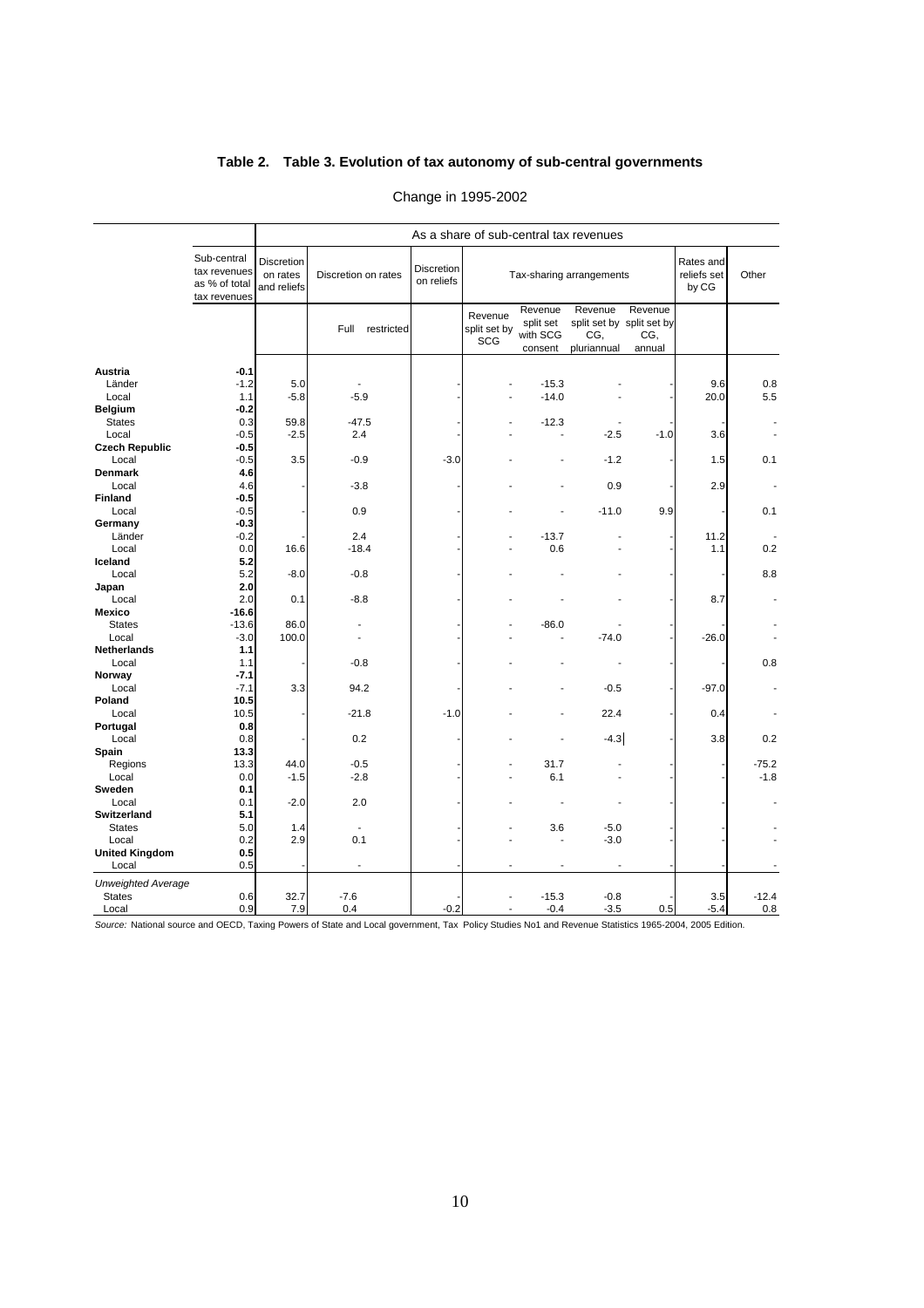#### **Table 4. Tax autonomy of sub-central governments by type of tax**

|                                                                                                                                                                                  | <b>Discretion</b><br>on rates<br>and reliefs | Discretion on rates                           |                    | <b>Discretion</b><br>on reliefs |                                       |                                             | Tax sharing arrangements                      |                                       | Rates and<br>reliefs set<br>by CG | Other                    | Total                      |
|----------------------------------------------------------------------------------------------------------------------------------------------------------------------------------|----------------------------------------------|-----------------------------------------------|--------------------|---------------------------------|---------------------------------------|---------------------------------------------|-----------------------------------------------|---------------------------------------|-----------------------------------|--------------------------|----------------------------|
|                                                                                                                                                                                  |                                              | Full                                          | restricted         |                                 | Revenue<br>split set by<br><b>SCG</b> | Revenue<br>split set<br>with SCG<br>consent | Revenue<br>split set by<br>CG.<br>pluriannua  | Revenue<br>split set by<br>CG. annual |                                   |                          |                            |
| 1000 Taxes on income, profits and capital gains<br>1100 Of individuals<br>1200 Corporate<br>1300 Unallocable between 1100 and 1200                                               | 5.9<br>5.2<br>0.7                            | 9.9<br>9.3<br>0.6                             | 10.3<br>8.1<br>2.2 | 2.8<br>2.8                      |                                       | 0.8<br>0.8<br>$\overline{a}$                | 9.9<br>8.2<br>1.4                             | 0.3<br>0.3                            | 1.5<br>1.1<br>0.4                 | 0.3<br>0.3               | 41.7<br>35.5<br>5.9        |
| 2000 Social security contributions<br>2100 Employees<br>2200 Employers<br>2300 Self-employed or non-employed                                                                     | 0.1<br>0.1                                   |                                               |                    |                                 |                                       |                                             | 0.3                                           |                                       | 0.0                               | 0.0<br>0.1<br>0.1<br>0.0 | 0.3<br>0.3<br>0.2<br>0.0   |
| 2400 Unallocable between 2100, 2200 and 2300<br>3000 Taxes on payroll and workforce<br>4000 Taxes on property                                                                    | 2.4<br>11.5                                  | 5.5                                           | 0.2<br>9.0         | 0.3                             | 0.2                                   |                                             | 0.2                                           |                                       | 0.7<br>0.8                        |                          | 3.3<br>27.3                |
| 4100 Recurrent taxes on immovable property<br>4200 Recurrent taxes on net wealth<br>4300 Estate, inheritance and gift taxes                                                      | 6.4<br>0.4<br>0.3                            | 5.3                                           | 6.4<br>1.1<br>0.0  |                                 |                                       |                                             | 0.0<br>0.0                                    |                                       | 0.5<br>0.0<br>0.1                 |                          | 18.6<br>1.5<br>0.4         |
| 4400 Taxes on financial and capital transactions<br>4500 Non-recurrent taxes<br>4600 Other recurrent taxes on property                                                           | 2.5<br>0.1                                   | 0.0<br>0.2<br>$\overline{\phantom{a}}$        | 1.3<br>0.2         | 0.3                             | 0.2                                   |                                             | 0.1                                           |                                       | 0.2                               |                          | 4.6<br>0.5                 |
| 5000 Taxes on goods and services<br>5100 Taxes on production, sale, transfer, etc<br>5200 Taxes on use of goods and perform activities<br>5300 Unallocable between 5100 and 5200 | 3.4<br>2.2<br>1.2                            | 1.5<br>0.1<br>1.5<br>$\overline{\phantom{a}}$ | 1.3<br>0.2<br>1.2  | 0.0<br>0.0                      | 0.9<br>0.9                            | 4.2<br>2.8<br>$\overline{a}$                | 5.2<br>5.0<br>0.1<br>$\overline{\phantom{a}}$ |                                       | 4.5<br>3.4<br>1.1                 | 0.3<br>0.3<br>0.0        | 21.4<br>14.9<br>5.1<br>0.0 |
| 6000 Other taxes<br>6100 Paid solely by business<br>6200 Other                                                                                                                   | 2.1<br>0.9<br>1.2                            | 0.1<br>0.1                                    | 1.4<br>1.4         |                                 |                                       |                                             | 0.4<br>$\overline{\phantom{a}}$<br>0.4        |                                       | 1.2<br>0.0<br>1.1                 | 0.6<br>0.2               | 5.9<br>2.7<br>2.8          |
| Total                                                                                                                                                                            | 25.5                                         | 17.1                                          | 22.3               | 3.0                             | 1.1                                   | 5.0                                         | 15.6                                          | 0.3                                   | 8.7                               | 1.4                      | 100.0                      |

In percent of sub-central tax revenue

1. Unweighted average. Countries included are : Australia, Austria, Belgium, Canada, the Czech Republic, Denmark,Finland, France, Germany, Greece, Iceland, Italy, Japan, Korea, Mexico, the Netherlands, Norway, Poland, Portugal, Spain, Sweden, Switzerland and Turkey.

*Source* : National sources and OECD, Revenue Statistics 1965-2004, 2005 Edition.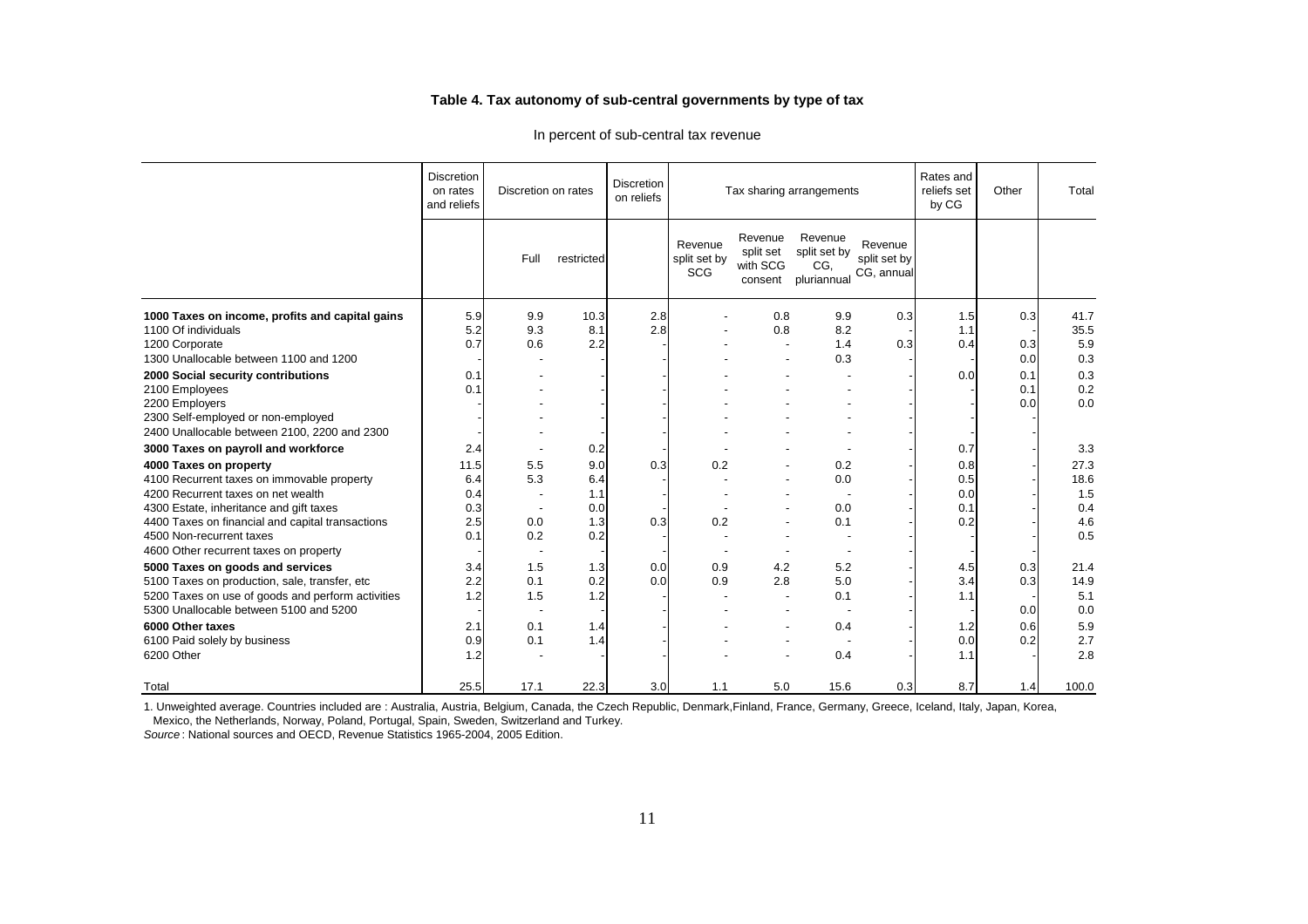## <span id="page-11-0"></span>*Tax autonomy across tax category*

14. The data on tax autonomy by tax type defy the beliefs on optimal local taxation (table 4). While fiscal federalism theory asserts that mobile taxes should be allocated to higher levels of government, in practice the largest single tax assigned to local and regional governments is the highly mobile income tax on individuals, with more than 36 percent of total SCG tax revenue. If local corporate taxes are added, the share rises to more than 41 percent. Taxes on goods and account for 21 percent of total SCG tax revenue. Taxes on immovable property account for 19 percent only. Although most OECD countries apply some sub-central property taxation, its yield is often limited and supplemented or even replaced by other taxes such as a local income tax. In more decentralized countries, local income tax revenue largely exceeds local property tax revenue.

15. A closer look at tax autonomy may alleviate the fears of inappropriate tax assignment. Some mobile sub-central taxes go with little power only. Especially the highly mobile personal income tax is often built into tax sharing arrangements that limit tax competition and potential tax erosion. Moreover, fiscal equalization – a set of fiscal transfers that aims at reducing differences in sub-central fiscal capacity  $-$  may partially offset losses in the revenue of mobile taxes<sup>[2](#page-11-1)</sup>. Even in cases where sub-central governments have the right to set tax rates and bases and could hence enter tax competition, they often do not make use of this right for fear of losing other revenue sources. Put together, it appears that countries succeed in containing the drawbacks of mobile sub-central taxes, but it would be useful to have a closer look into the success of the respective arrangements.

## *Tax sharing arrangements*

16. Tax sharing is an arrangement where tax revenue is divided vertically between the central and sub-central governments as well as horizontally across sub-central governments. Often tax sharing arrangements contain an element of horizontal fiscal equalization. Tax sharing has become a means to provide adequate resources to the sub-central level while maintaining central control over fiscal aggregates. Tax sharing grants less autonomy to sub-central governments than autonomous taxes, and it may also change SCGs' fiscal behaviour. By turning SCG tax revenue into a common pool resource for all government levels, tax sharing may change fiscal incentives and the resulting fiscal outcomes. For both statistical and analytical reasons, it is necessary to distinguish carefully tax sharing from intergovernmental grants (see box 1).

17. Tax sharing arrangements can be analyzed on various grounds: the type of tax that is shared, the legal procedures involved in changing the formula, the frequency of an adjustment to the formula, and whether the sharing formula contributes to an equalizing objective (table 5).

<span id="page-11-1"></span> $\overline{a}$ 2 . An OECD document, to be published in 2007, will treat the fiscal equalisation issue (OECD, forthcoming).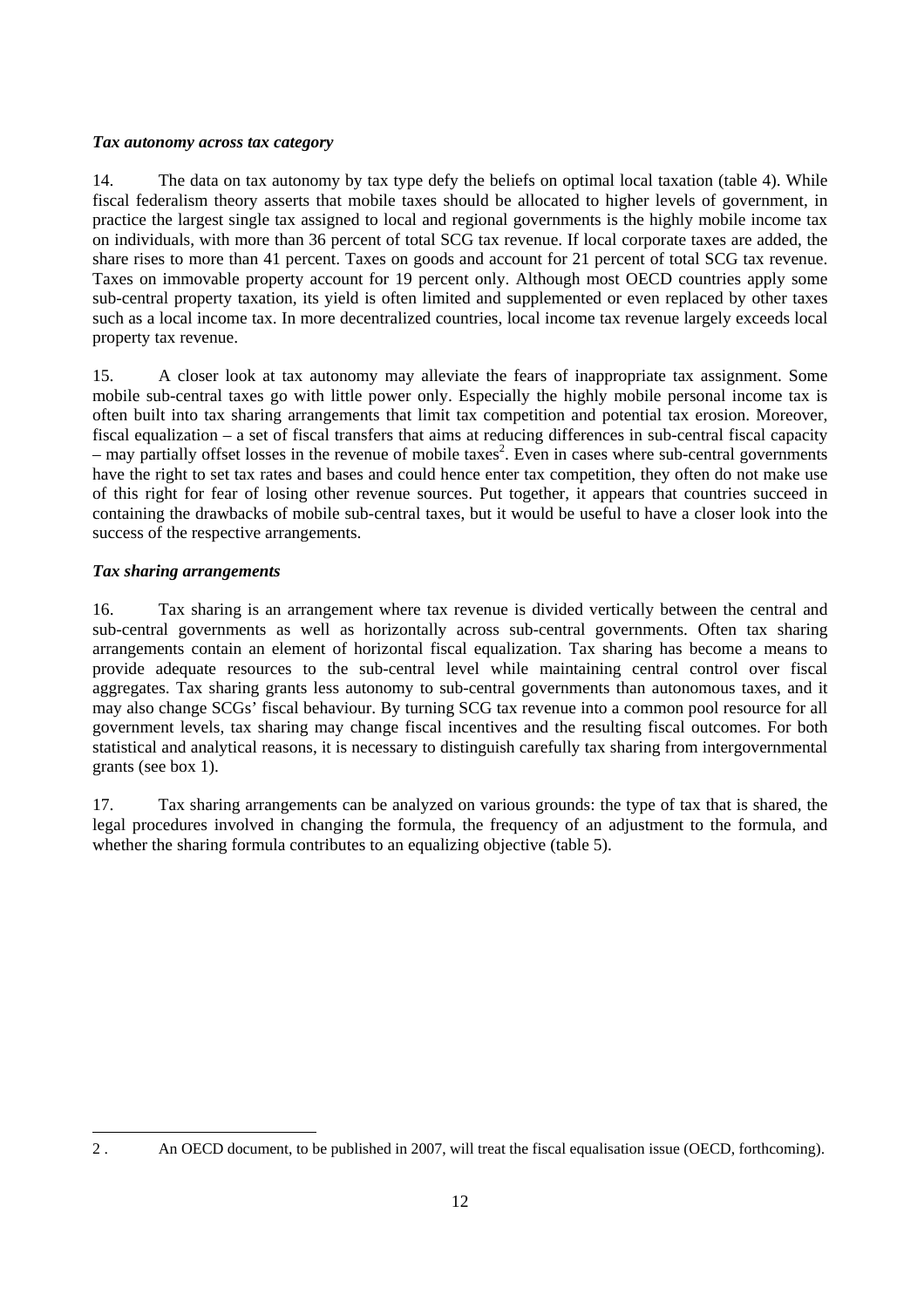<span id="page-12-0"></span>

| Country               | Tax type shared                           | Procedure for formula changes                 | <b>Frequency of</b><br>formula changes | <b>Horizontal equalisation</b><br>objective |
|-----------------------|-------------------------------------------|-----------------------------------------------|----------------------------------------|---------------------------------------------|
| Austria               | PIT, CIT, property<br>tax, VAT            | Parliament, Law on Fiscal<br>Equalisation     | Every four years                       | yes                                         |
| <b>Czech Republic</b> | PIT, CIT, VAT                             | Government, Law of Tax<br>Assignment          | Irregularly                            | yes                                         |
| <b>Denmark</b>        | PIT, CIT                                  | Government, Law on Tax<br>Sharing             | Very rarely                            | no                                          |
| <b>Finland</b>        | <b>CIT</b>                                | Government, Law on Tax<br>Sharing             |                                        | no                                          |
| Germany               | PIT. CIT. VAT                             | Both Parliaments (Bundestag<br>and Bundesrat) | 13 changes since<br>1970               | yes                                         |
| Greece                | Transaction and<br>specific service taxes | Central government                            | Rarely                                 | no                                          |
| <b>Spain</b>          | VAT, excise duties                        | Parliament                                    | Rarely                                 | no                                          |
| Switzerland           | PIT                                       | Parliament, Law on Fiscal<br>Equalisation     | Never since 1959                       | yes                                         |

#### **Table 5: Tax sharing arrangements**

Note: PIT=Personal Income Tax, CIT=Corporate Income Tax, VAT=Value Added Tax

Source: National Sources

18. Most tax sharing arrangements cover major taxes such as personal income taxes, corporate income taxes or value added taxes. Their high yield makes them attractive for the sub-central level, and the pooling tackles potential drawbacks of purely local taxation. The procedure for changing the sharing formula is mostly laid down in laws on tax sharing, fiscal equalization or the like. For the countries under scrutiny, decisions on the tax sharing arrangements seem to be taken at the parliamentary level; in some countries the share is defined in the constitution and adjustments require a qualified majority in parliament. Consultation of SCG is quite frequent, but their explicit consent for adjustments is needed in some federal countries only. The frequency and regularity of formula adjustment varies across countries, from irregular to never, but it appears that tax sharing arrangements are a comparatively stable item in national fiscal policy. Finally, some countries combine tax sharing and fiscal equalization in one single arrangement.

#### **Box 1: Drawing a dividing line between tax sharing and intergovernmental grants**

Both tax sharing arrangements (category "d" of tax autonomy) and intergovernmental grants provide resources to sub-central governments. Drawing the dividing line between the two fiscal arrangements proves sometimes difficult. On one hand, many tax sharing formulae have become so complex that there is no link between what a SCG collects on its territory, what it sends into the common pool and what it finally gets back. On the other hand, policy reforms have made some intergovernmental grants more look like a share in the national tax yield. While the National Accounts and the Revenue Statistics provide some guidelines, in practice what counts as tax sharing in one country may count as intergovernmental grant in another; within some countries even, different central government bodies have adopted different views on how to classify fiscal resources (e.g. Australia or Belgium). Such lack of clarity jeopardizes the coherence of SCG revenue statistics and reduces strength and utility of fiscal design analysis. In order to ensure that fiscal arrangements are recorded properly and on a comparative basis, a set of distinctive criteria is required.

For future statistical work a guideline is proposed that enables a dividing line to be drawn between the two fiscal arrangements. The guideline consists of four criteria. The criteria relate to the revenue risk that sub-central governments are exposed to, the freedom of use of the revenue obtained, the rules and formulas that define the distribution of financial revenue, and the institutional decision mechanisms defining each SCG's annual share. In order to be considered a tax sharing, an arrangement must cumulatively fulfill all four criteria. A fiscal arrangement between levels of government can hence be called tax sharing if the amount going to each government level is a strict share of total tax revenue, if this share is predefined and cannot be changed in the course of the fiscal year, if the revenue for SCG is not earmarked, and if the revenue allocated to a single SCG either corresponds to the revenue it has collected, or is distributed across jurisdictions according to population, employees, or inversely related to tax raising capacity. Once agreed upon, the criteria can be used for collecting National Accounts and Revenue Statistics data.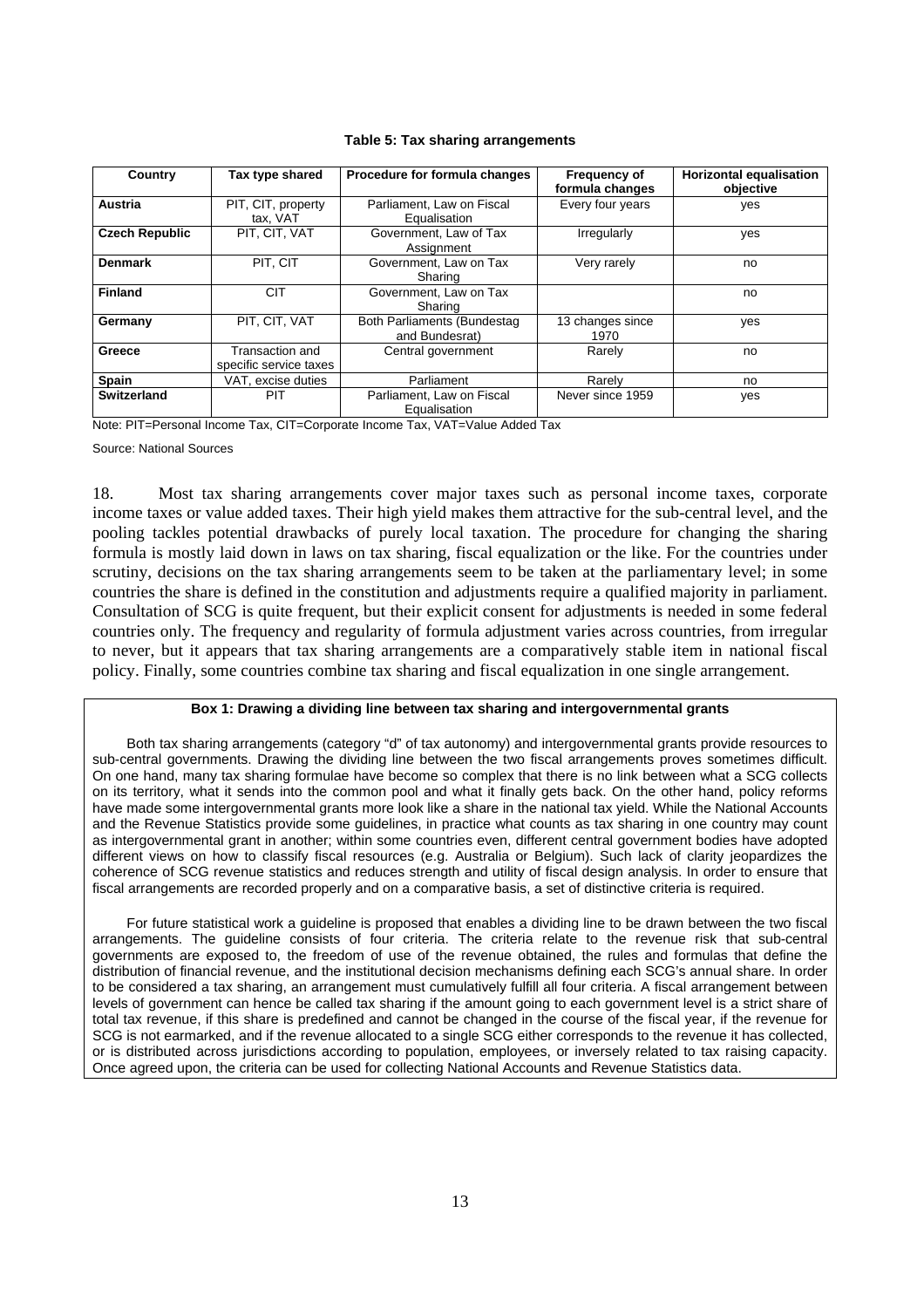#### <span id="page-13-0"></span>**Intergovernmental grants**

19. Intergovernmental transfers (or grants) provide sub-central governments with additional financial resources, thus filling the gap between own tax revenue and expenditure needs. The main objectives for intergovernmental grants can be roughly divided into subsidization of SCG services and the equalisation of fiscal disparities; often these reasons overlap. A flowering garden of intergovernmental grants has evolved, with grants having different purposes and different effects on sub-central governments' behaviour. Rules and conditions attached to intergovernmental grants vary widely, ranging from transfers that grant full autonomy and come close to tax sharing, to grants where central government retains tight control. The following paragraphs give an overview on grants from a donors' perspective, a classification of the various strings attached to grants, and the policy areas for which grants are used.

## *Donors and recipients of grants*

20. Table 6 shows a simplified version of the National Accounts donor/recipient matrix of intergovernmental grants, with five donor levels (central, state, local, international and social security) and – depending on the country type – one or two recipient levels (local, or state and local). The category "international" displays funds directly allocated to SCG in some countries<sup>3</sup>. On the average, grants account for around a quarter of total tax revenue<sup>[4](#page-13-2)</sup>; with Mexico having the largest grant system and Iceland the smallest in relative terms. With 72 percent central government provides the overwhelming part of grants to local governments in both federal and unitary countries, although in most federal countries (Belgium, Canada, Germany, and Switzerland) are states the main source for local governments. Around 3 percent of all grants flow across states/regions and 2 percent across local governments. However, such horizontal arrangements not always being recorded properly may be underestimated.

21. In the period 2000 to 2004, the share of grants to total tax revenue remained almost stable (table 7). However, average figures conceal that almost three quarters of countries experienced an above-average growth of transfers. In a majority of countries, transfer growth laid above total government expenditure growth (not shown in table 8). Grants from the central government, by far the most significant donor, rose by an annual 6 percent for states and 8 percent for local governments, exceeding the growth rate of total tax revenue. The international level emerges as a source for regional government finance, reflecting development assistance from the European Union to the regions. While some transfer growth reflects institutional reforms such as responsibility reassignment or a swap between tax revenue and grants, some transfer growth could be the result of creeping demand increases from sub-central governments and hint at growing pressure on the central budget.

<span id="page-13-1"></span> 3. The central government figures for Greece include EU grants. In other countries, grants are directly paid to the receiving sub-central government.

<span id="page-13-2"></span><sup>4</sup> . Intergovernmental grants are an expenditure item, and they should be set in relation to total expenditure. However, National Accounts data on government expenditure are lacking for a number of countries, so total tax revenue was used as a proxy, which was taken from the Revenue Statistics.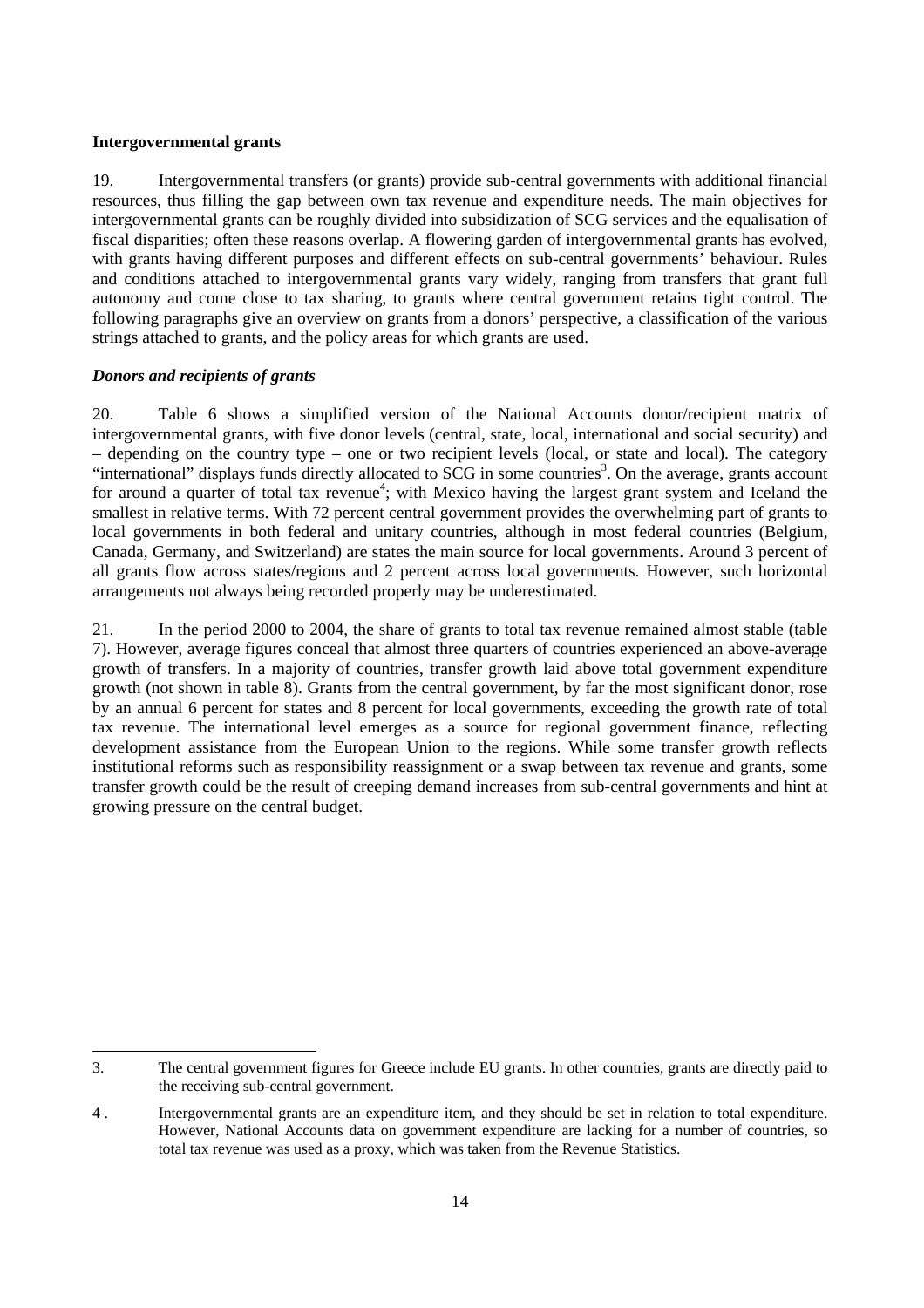| Country                  | As a<br>percentage of<br>total tax<br>revenue | Central<br>level | <b>State</b><br>level    | Local<br>level | International<br>level | Social<br>Security | Total          |
|--------------------------|-----------------------------------------------|------------------|--------------------------|----------------|------------------------|--------------------|----------------|
|                          |                                               |                  |                          |                |                        |                    |                |
| Australia <sup>2</sup>   | 11.0                                          |                  |                          |                |                        |                    |                |
| State                    | 9.8<br>1.3                                    | 100.0            |                          |                |                        |                    | 100.0<br>100.0 |
| Local                    | 15.2                                          | 61.8             | 38.2                     |                |                        |                    |                |
| Austria<br><b>State</b>  | 11.5                                          | 69.4             | 5.1                      | 3.8            | 0.6                    | 21.1               | 100.0          |
| Local                    | 3.8                                           | 49.2             | 16.1                     | 12.7           | 0.3                    | 21.7               | 100.0          |
| <b>Belgium</b>           | 11.1                                          |                  |                          |                |                        |                    |                |
| <b>State</b>             | 3.9                                           | 81.3             | 13.9                     | 3.6            | 1.0                    | 0.1                | 100.0          |
| Local                    | 7.1                                           | 26.4             | 73.3                     |                |                        | 0.3                | 100.0          |
| Canada                   | 17.5                                          |                  |                          |                |                        |                    |                |
| <b>State</b>             | 9.0                                           | 99.8             | $\overline{\phantom{a}}$ | 0.2            |                        |                    | 100.0          |
| Local                    | 8.5                                           | 0.4              | 99.6                     |                |                        |                    | 100.0          |
| <b>Czech Republic</b>    | 12.4                                          |                  |                          |                |                        |                    |                |
| Local                    | 12.4                                          | 99.1             |                          |                | 0.9                    |                    | 100.0          |
| Denmark                  | 13.4                                          |                  |                          |                |                        |                    |                |
| Local<br><b>Finland</b>  | 13.4                                          | 99.5             |                          |                | 0.5                    |                    | 100.0          |
| Local                    | 12.1<br>12.1                                  | 98.5             |                          |                | 1.5                    |                    | 100.0          |
| <b>France</b>            | 8.6                                           |                  |                          |                |                        |                    |                |
| Local                    | 8.6                                           | 97.0             |                          |                | 3.0                    |                    | 100.0          |
| Germany                  | 12.8                                          |                  |                          |                |                        |                    |                |
| Länder                   | 5.9                                           | 79.0             |                          | 14.7           | 6.4                    |                    | 100.0          |
| Local                    | 7.0                                           | 1.4              | 98.4                     |                |                        | 0.2                | 100.0          |
| Greece $2$               | 4.1                                           |                  |                          |                |                        |                    |                |
| Local                    | 4.1                                           | 100.0            |                          |                |                        |                    | 100.0          |
| <b>Hungary</b>           | 16.7                                          |                  |                          |                |                        |                    |                |
| Local                    | 16.7                                          | 67.2             |                          | 3.0            | 0.5                    | 29.4               | 100.0          |
| Iceland<br>Local         | 1.9<br>1.9                                    | 100.0            |                          |                |                        |                    | 100.0          |
| Italy <sup>1</sup>       | 19.1                                          |                  |                          |                |                        |                    |                |
| Regional                 | 12.7                                          | 94.8             |                          |                | 5.2                    |                    | 100.0          |
| Local                    | 6.4                                           | 54.3             | 45.7                     |                |                        |                    | 100.0          |
| Korea                    | 34.4                                          |                  |                          |                |                        |                    |                |
| Local                    | 34.4                                          | 82.6             |                          | 17.4           |                        |                    | 100.0          |
| Mexico                   | 43.4                                          |                  |                          |                |                        |                    |                |
| State <sup>3</sup>       | 43.4                                          | 100.0            |                          |                |                        |                    | 100.0          |
| Local                    |                                               |                  |                          |                |                        |                    |                |
| Netherlands <sup>2</sup> | 27.8                                          |                  |                          |                |                        |                    |                |
| Local                    | 27.8                                          | 100.0            |                          |                |                        |                    | 100.0          |
| Norway<br>Local          | 11.3<br>11.3                                  | 100.0            |                          |                |                        |                    | 100.0          |
| Poland <sup>2</sup>      | 37.9                                          |                  |                          |                |                        |                    |                |
| Local                    | 37.9                                          | 99.6             |                          | 0.4            |                        |                    | 100.0          |
| Portugal                 | 7.8                                           |                  |                          |                |                        |                    |                |
| Local                    | $7.8$                                         | 86.5             |                          |                | 12.9                   | 0.6                | 100.0          |
| Spain                    | 19.4                                          |                  |                          |                |                        |                    |                |
| Regional                 | 14.0                                          | 77.7             |                          | 16.7           |                        | 5.6                | 100.0          |
| Local                    | 5.5                                           | 66.6             | 31.2                     |                |                        | 2.2                | 100.0          |
| Sweden                   | 9.4                                           |                  |                          |                |                        |                    |                |
| Local<br>Switzerland     | 9.4<br>23.4                                   | 100.0            |                          |                |                        |                    | 100.0          |
| State                    | 16.1                                          | 73.7             | 5.6                      | 20.7           |                        |                    | 100.0          |
| Local                    | 7.2                                           | 0.2              | 77.6                     | 22.3           |                        |                    | 100.0          |
| Turkey                   | 15.8                                          |                  |                          |                |                        |                    |                |
| Local                    | 15.8                                          | 100.0            | $\overline{\phantom{m}}$ |                |                        |                    | 100.0          |
| Unweighted average       |                                               |                  |                          |                |                        |                    |                |
| <b>State</b>             | 14.0                                          | 86.2             | 2.7                      | 6.6            | 1.5                    | 3.0                | 100.0          |
| Local                    | 11.8                                          | 72.3             | 21.8                     | 2.5            | 0.9                    | 2.5                | 100.0          |

#### **Table 6: Grants by donor and recipient sub-sector, 2004**  As a percentage of total grant revenue

1. 2002 figures. 2. 2003 figures.

3. Including grants to local government.

*Source* : National sources and OECD Revenue Statistics 1965-2004, 2005 Edition.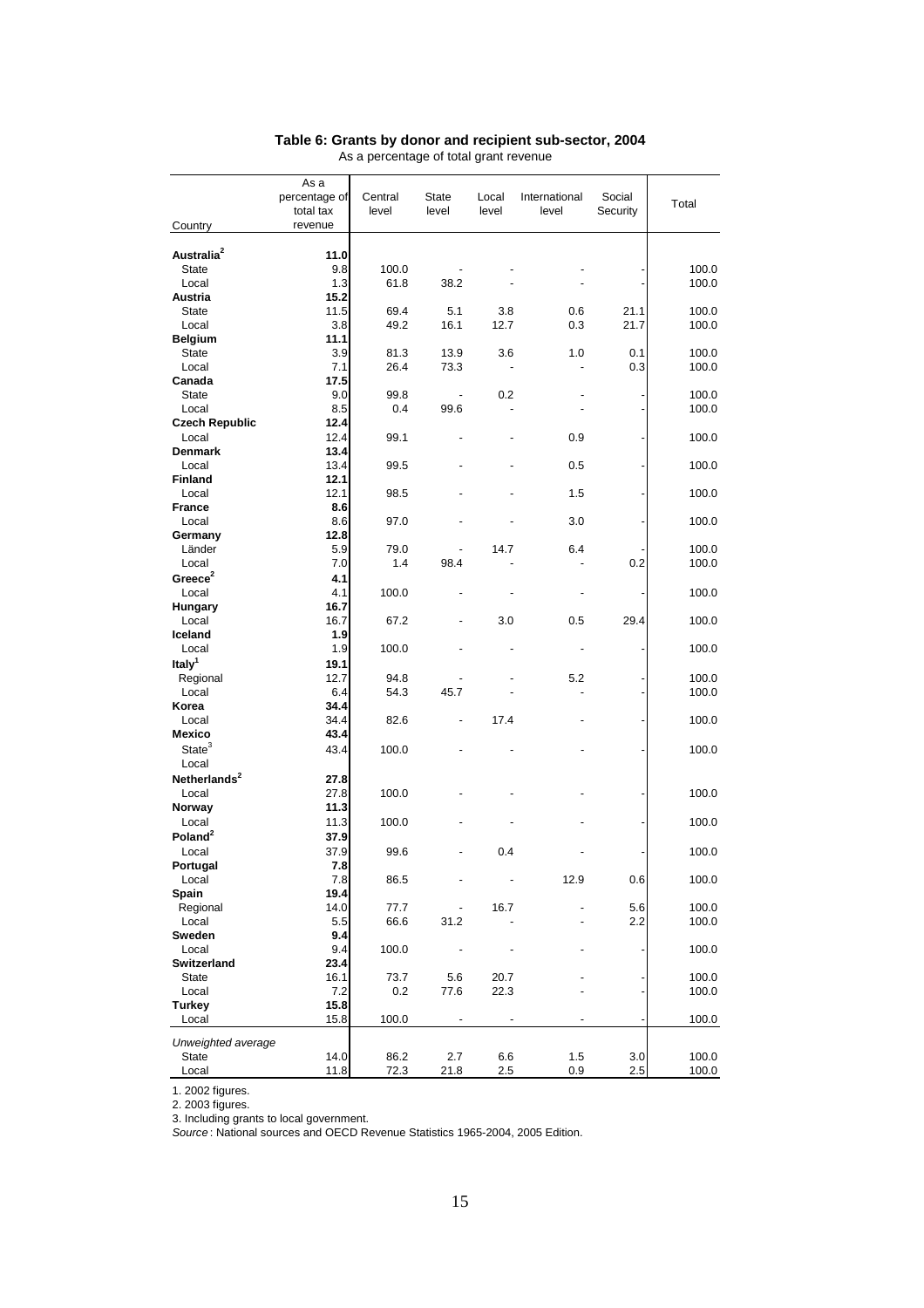| Country                  | Change in<br>total tax<br>revenue | Central<br>level | State<br>level           | Local<br>level | International | Social<br>Security |
|--------------------------|-----------------------------------|------------------|--------------------------|----------------|---------------|--------------------|
|                          |                                   |                  |                          |                |               |                    |
| Australia <sup>1</sup>   | $-0.8$                            |                  |                          |                |               |                    |
| <b>State</b>             | $-0.7$                            | 1.2              |                          |                |               |                    |
| Local                    | -0.1                              | 9.3              | $-7.2$                   |                |               |                    |
| Austria                  | $-0.7$                            |                  |                          |                |               |                    |
| <b>State</b>             | $-0.3$                            | 3.9              | $-8.6$                   | 0.9            | 1.8           | 1.7                |
| Local                    | $-0.5$                            | $-0.2$           | 9.8                      | $-7.9$         | 19.4          | $-0.1$             |
| <b>Belgium</b>           | 1.4                               |                  |                          |                |               |                    |
| <b>State</b>             | 0.8                               | 11.1             | 1.9                      | 13.6           | 45.0          | $-18.4$            |
| Local                    | 0.6                               | 14.9             | 3.0                      |                |               | $-5.3$             |
| Canada                   | 1.4                               |                  |                          |                |               |                    |
| <b>State</b>             | 0.9                               | 5.7              | $\overline{\phantom{a}}$ | $-31.3$        |               |                    |
| Local                    | 0.5                               | $-3.9$           | 4.0                      |                |               |                    |
| <b>Czech Republic</b>    | 6.8                               |                  |                          |                |               |                    |
| Local                    | 6.8                               | 30.8             |                          |                |               |                    |
| <b>Denmark</b>           | 2.5                               |                  |                          |                |               |                    |
| Local                    | 2.5                               | 8.3              |                          |                |               |                    |
| Finland                  | 3.9                               |                  |                          |                |               |                    |
| Local                    | 3.9                               | 12.1             |                          |                | 6.0           |                    |
| <b>France</b><br>Local   | $1.3$<br>1.3                      | 6.5              |                          |                |               |                    |
| Germany                  | $-0.1$                            |                  |                          |                |               |                    |
| Länder                   | 0.0                               | $-0.2$           |                          | 0.7            | 0.8           |                    |
| Local                    | -0.1                              | 4.5              | $-0.4$                   |                |               | $-2.4$             |
| Greeze <sup>1</sup>      | 0.8                               |                  |                          |                |               |                    |
| Local                    | 0.8                               | 13.4             |                          |                |               |                    |
| Hungary                  | 1.7                               |                  |                          |                |               |                    |
| Local                    | 1.7                               | 13.9             |                          | 6.5            |               | 12.9               |
| Iceland                  | 0.4                               |                  |                          |                |               |                    |
| Local                    | 0.4                               | 14.6             |                          |                |               |                    |
| Korea                    | $1.3$                             |                  |                          |                |               |                    |
| Local                    | 1.3                               | 9.6              |                          | 11.6           |               |                    |
| <b>Mexico</b>            | 3.6                               |                  |                          |                |               |                    |
| State <sup>2</sup>       | 3.6                               | 11.1             |                          |                |               |                    |
| Local                    |                                   |                  |                          |                |               |                    |
| Netherlands <sup>1</sup> | 3.6                               |                  |                          |                |               |                    |
| Local                    | 3.6                               | 7.2              |                          |                |               |                    |
| Norway                   | $-3.5$                            |                  |                          |                |               |                    |
| Local                    | $-3.5$                            | $-2.3$           |                          |                |               |                    |
| Poland <sup>1</sup>      | 2.1                               |                  |                          |                |               |                    |
| Local                    | 2.1                               | 8.0              |                          | $-12.4$        |               |                    |
| Portugal                 | 0.7                               |                  |                          |                |               |                    |
| Local                    | $0.7\,$                           | 7.3              |                          |                | 5.0           | 17.6               |
| <b>Spain</b>             | $-7.1$                            |                  |                          |                |               |                    |
| Regional                 | $-6.6$                            | 9.7              |                          | 15.3           |               | $-40.6$            |
| Local                    | $-0.5$                            | 4.5              | 10.8                     |                |               | $-17.0$            |
| Switzerland              | 1.5                               |                  |                          |                |               |                    |
| <b>State</b>             | 1.0                               | 2.5              | 13.8                     | $-0.4$         |               |                    |
| Local                    | 0.5                               | $-3.1$           | 1.9                      | 6.4            |               |                    |
| <b>Turkey</b>            | $-19.2$                           |                  |                          |                |               |                    |
| Local                    | $-19.2$                           | 10.6             |                          |                |               |                    |
| Unweighted average       |                                   |                  |                          |                |               |                    |
| <b>State</b>             | $-0.2$                            | 6.4              | 1.0                      | $-0.3$         | 6.7           | $-8.2$             |
| Local                    | 0.2                               | 8.3              | 1.1                      | 0.2            | 1.5           | 0.3                |

#### **Table 7: Changes to grants by donor and recipient sub-sector, 2000 to 2004**  Annual growth rates 2000-2004

1. 2003 figures.

2. Including grants to local government.

*Source* : National sources and OECD Revenue Statistics 1965-2004, 2005 Edition.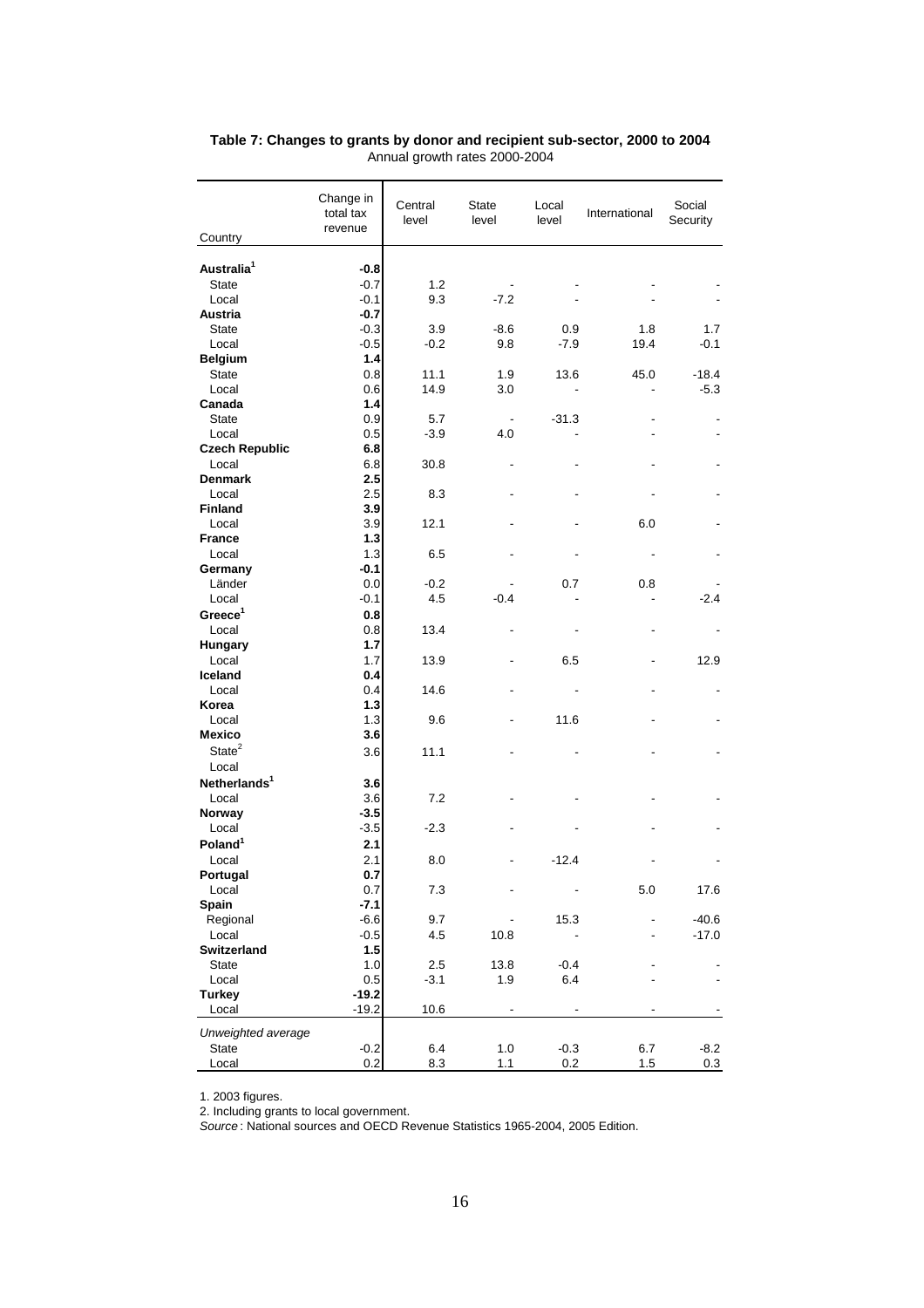### <span id="page-16-0"></span>*Taxonomy of grants*

22. The design of grants should be captured with a taxonomy that reflects their variety (figure  $3^5$  $3^5$ . The main dividing line separates earmarked from non-earmarked grants; a distinction crucial for assessing sub-central fiscal autonomy. Both types of grants can be divided further into mandatory and discretionary transfers, reflecting the legal background that governs their allocation. Earmarked grants may be further subdivided into matching and non-matching grants, i.e. whether the transfer is linked to SCG own expenditure or not. A final subdivision is between grants for capital expenditure and grants for current expenditure. On the non-earmarked side grants may be further subdivided into block and general purpose grants, where the latter provide more freedom of use; since both forms are unconditional, the distinction often collapses. The taxonomy is consistent with the one established by the Council of Europe.

#### **Figure 3: A taxonomy of grants**



23. With roughly 60 percent, non-earmarked grants account for a larger part of total grant revenue, but the remaining 40 percent give the central level a strong stake in SCG budgets (table 8). It is slightly surprising to see that earmarked grants, and hence central control, are more important for state and regional governments than for local governments. Around a third of earmarked grants is matching, i.e. linked to SCG own expenditure. Through lowering the price of sub-central public services matching grants are thought to foster spending, but by doing this may put some pressure on both central and sub-central budgets. Around three quarters of all earmarked grants are mandatory, giving SCG more revenue security but leaving less scope for central governments to adjust expenditures rapidly to overall fiscal conditions. Only one quarter of earmarked transfers can be – at least from a legal, if not political, point of view adjusted within short notice. Whether discretionary transfers fluctuate more than mandatory grants remains to be analyzed once data for a longer time period are available.

<span id="page-16-1"></span><sup>5 .</sup> Details on how block grants are distinguished from general purpose grants can be found in Bergvall, Charbit and Kraan (2006).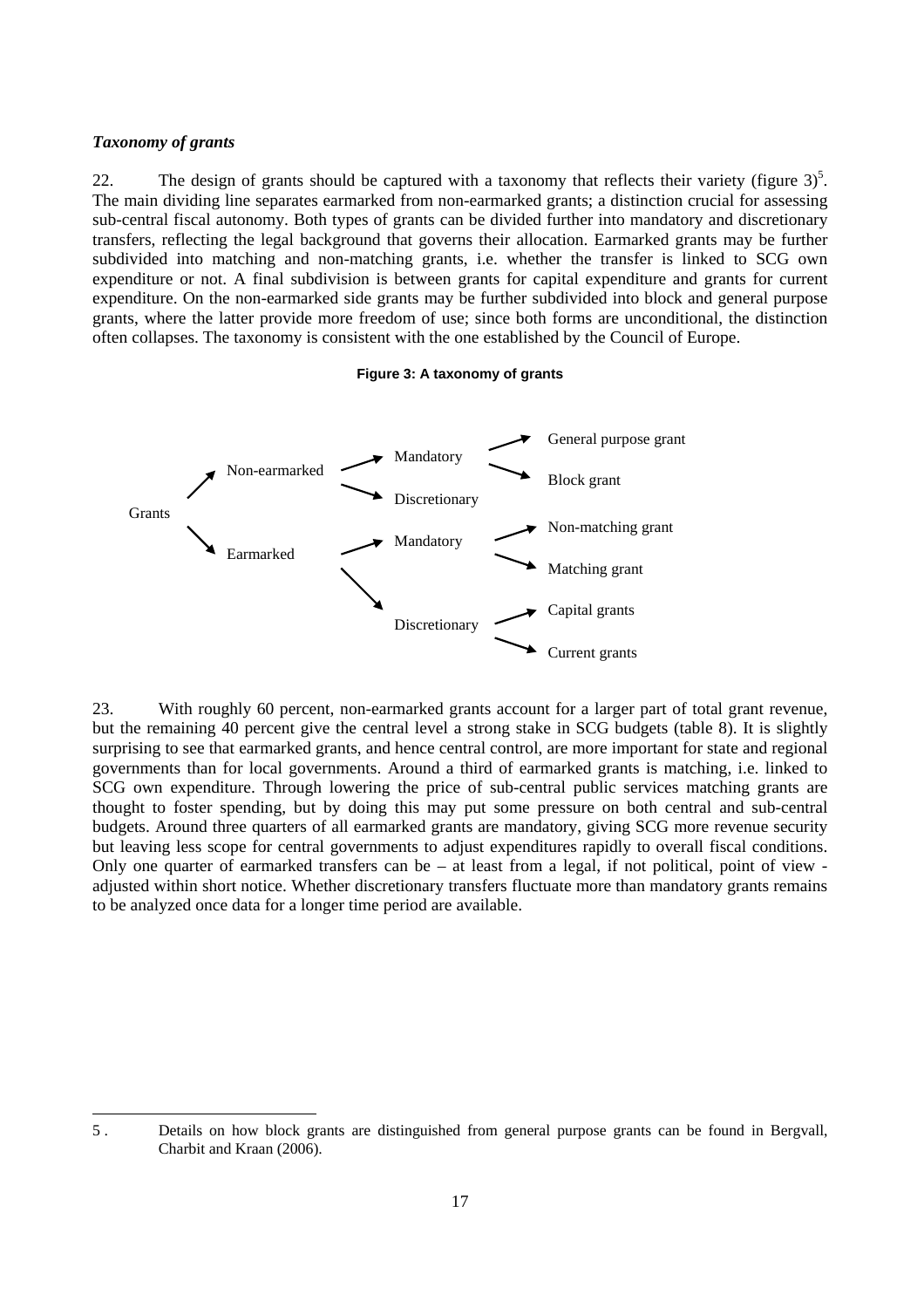## **Table 8: Grant revenue by type of grant, 2004**

### **As percentage of total grant revenue**

|                                |                |            | Earmarked grants |              |               |         | Non earmarked grants     |              |               |                |  |
|--------------------------------|----------------|------------|------------------|--------------|---------------|---------|--------------------------|--------------|---------------|----------------|--|
|                                |                | Mandatory  |                  |              |               |         | Mandatory                |              |               |                |  |
|                                | Matching       |            | Non-Matching     |              | Discretionary |         | General                  | <b>Block</b> | Discretionary | Total          |  |
|                                | Current        | Capital    | Current          | Capital      | Current       | Capital | purpose grants           | grants       |               |                |  |
| <b>Australia</b>               |                |            |                  |              |               |         |                          |              |               |                |  |
| <b>State</b>                   |                |            |                  |              | 81.6          | 11.3    | 2.9                      |              | 4.1           | 100.0          |  |
| Local                          |                |            |                  |              | 16.7          |         | 83.3                     |              |               | 100.0          |  |
| <b>Austria</b>                 |                |            |                  |              |               |         |                          |              |               |                |  |
| <b>State</b><br>Local          | 57.0<br>39.3   | 1.8<br>3.5 | 2.0<br>7.4       | 18.4<br>34.8 | 0.6<br>1.2    |         | 12.5<br>13.7             | 0.2<br>0.1   | 7.5<br>0.0    | 100.0<br>100.0 |  |
| <b>Belgium</b>                 |                |            |                  |              |               |         |                          |              |               |                |  |
| <b>State</b>                   | 67.2           | 10.9       | 14.7             |              | 1.0           | 0.1     | 6.0                      |              |               | 100.0          |  |
| Local                          | 71.6           |            | 0.1              |              | 0.5           | 23.8    | 4.0                      |              |               | 100.0          |  |
| Canada                         |                |            |                  |              |               |         |                          |              |               |                |  |
| <b>State</b>                   |                |            | 18.6             |              |               |         | 81.4                     |              |               | 100.0          |  |
| Local<br><b>Czech Republic</b> |                |            | 91.4             | 4.3          |               |         | 4.3                      |              |               | 100.0          |  |
| Local                          | 12.4           |            |                  |              | 74.1          | 13.6    |                          |              |               | 100.0          |  |
| <b>Denmark</b>                 |                |            |                  |              |               |         |                          |              |               |                |  |
| Local                          | 37.9           |            | 0.8              |              | 4.9           | 0.1     | 56.2                     |              | 0.0           | 100.0          |  |
| <b>Finland</b>                 |                |            |                  |              |               |         |                          |              |               |                |  |
| Local<br><b>France</b>         | 5.7            |            |                  |              | 1.8           | 1.6     | 16.3                     | 74.0         | 0.6           | 100.0          |  |
| Local                          | 6.5            |            | 0.1              |              | 1.3           | 3.8     | 81.9                     | 6.4          |               | 100.0          |  |
| Greece                         |                |            |                  |              |               |         |                          |              |               |                |  |
| Local                          | 61.3           | 38.7       |                  |              |               |         |                          |              |               | 100.0          |  |
| Hungary                        |                |            |                  |              |               |         |                          |              |               |                |  |
| Local<br>Iceland               | 40.1           | 7.4        | $\overline{a}$   |              | 3.8           | 5.6     | 41.9                     |              | $1.1$         | 100.0          |  |
| Local                          | 3.0            |            | 8.4              |              | 6.5           | 3.1     | 79.0                     |              |               | 100.0          |  |
| Italy <sup>1</sup>             |                |            |                  |              |               |         |                          |              |               |                |  |
| Regional                       |                | 4.7        |                  | 4.7          | 10.6          | 8.7     | 71.4                     |              |               | 100.0          |  |
| Local                          | $\blacksquare$ |            |                  |              | 39.4          | 36.1    | 24.5                     |              |               | 100.0          |  |
| Korea                          |                |            |                  |              |               |         |                          |              |               |                |  |
| Local<br><b>Mexico</b>         | 6.4            |            |                  |              | 11.2          | 10.2    | 69.9                     |              | 2.4           | 100.0          |  |
| State <sup>2</sup>             | 53.9           |            |                  |              | 5.3           |         | 40.8                     |              |               | 100.0          |  |
| Local                          |                |            |                  |              |               |         |                          |              |               |                |  |
| Netherlands <sup>3</sup>       |                |            |                  |              |               |         |                          |              |               |                |  |
| Local                          | 73.6           |            |                  |              |               |         | 26.4                     |              |               | 100.0          |  |
| Norway                         |                |            |                  |              |               |         |                          |              |               |                |  |
| Local                          | 12.2           |            | 9.4              |              | 19.4          | 3.9     |                          | 55.1         |               | 100.0          |  |
| Poland<br>Local                | 24.1           | 5.4        |                  |              |               |         | 70.5                     |              |               | 100.0          |  |
| Portugal                       |                |            |                  |              |               |         |                          |              |               |                |  |
| Local                          | Ĭ.             |            | $\overline{a}$   |              | 11.4          |         | 85.0                     |              | 3.6           | 100.0          |  |
| Spain                          |                |            |                  |              |               |         |                          |              |               |                |  |
| Regional                       | 8.1            | 5.4        |                  |              | 0.9           | 0.5     | 85.2                     |              |               | 100.0          |  |
| Local<br>Sweden                | 14.3           | 16.4       | 3.1              |              |               |         | 66.2                     |              |               | 100.0          |  |
| Local                          |                |            |                  |              | 0.7           | 28.1    | 71.3                     |              |               | 100.0          |  |
| Switzerland                    |                |            |                  |              |               |         |                          |              |               |                |  |
| State                          | 64.8           | 12.9       |                  |              |               |         | 22.2                     |              |               | 100.0          |  |
| Local                          | 71.7           | 8.7        |                  |              |               |         | 19.6                     |              |               | 100.0          |  |
| <b>Turkey</b><br>Local         | Ĭ.             |            |                  |              |               |         | $\overline{\phantom{a}}$ |              |               |                |  |
| Unweighted average             |                |            |                  |              |               | 77.3    |                          |              | 22.7          | 100.0          |  |
| State                          | 31.4           | 4.5        | 4.4              | 2.9          | 12.5          | 2.6     | 40.3                     | 0.0          | 1.5           | 100.0          |  |
| Local                          | 22.9           | 3.8        | 5.7              | 1.9          | 9.2           | 9.9     | 38.8                     | 6.5          | 1.5           | 100.0          |  |

1. 2002 figures.

2. Including grants to local government.

3. 2003 figures.

*Source* : National sources.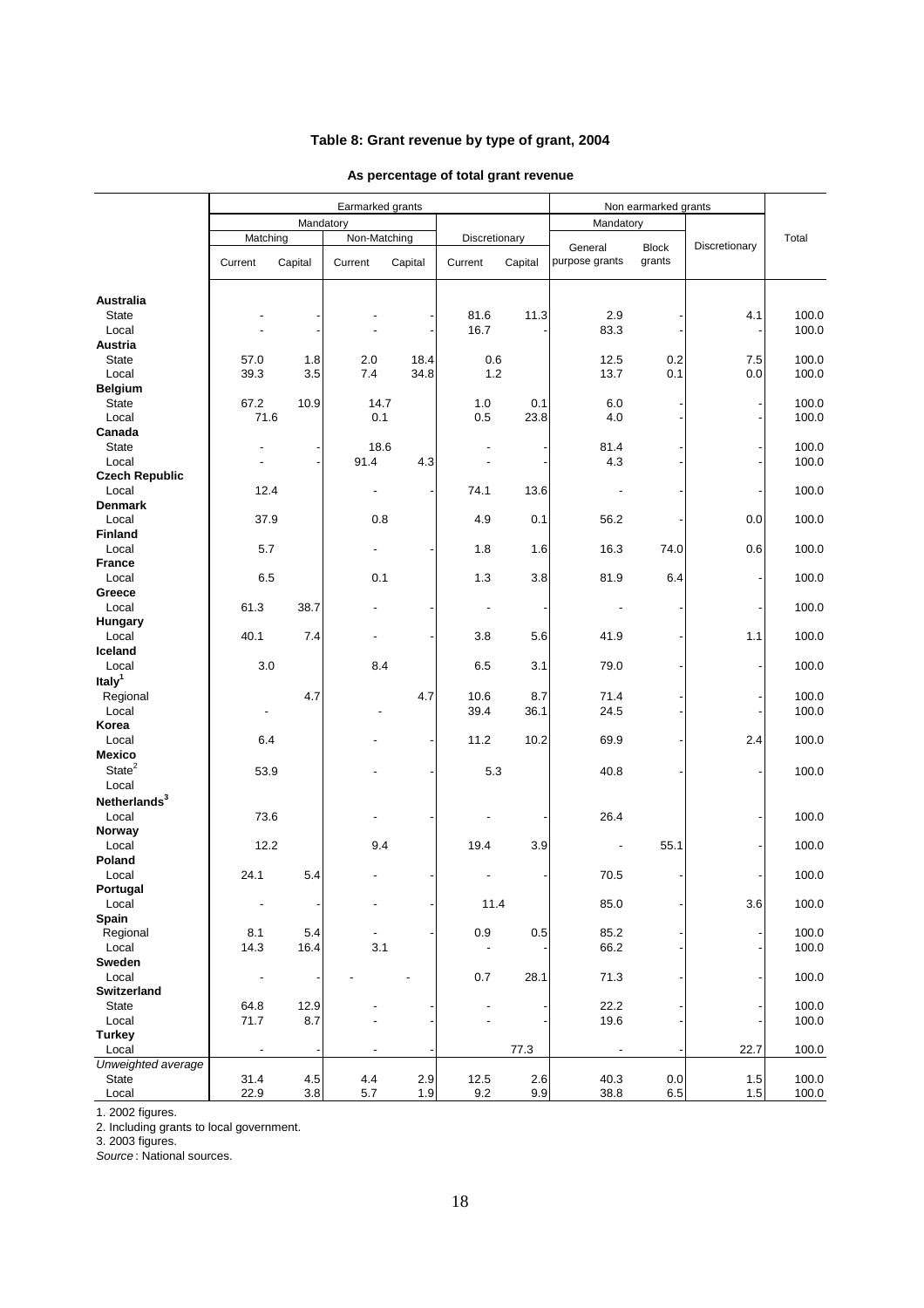## **Table 9: Grant revenue by type of grant**

## **Change in 2000-2004, percentage points**

|                             |                |           | Earmarked grants |         |               |         | Non earmarked grants |              |               |  |
|-----------------------------|----------------|-----------|------------------|---------|---------------|---------|----------------------|--------------|---------------|--|
|                             |                | Mandatory |                  |         |               |         | Mandatory            |              |               |  |
|                             | Matching       |           | Non-Matching     |         | Discretionary |         | General              | <b>Block</b> | Discretionary |  |
|                             | Current        | Capital   | Current          | Capital | Current       | Capital | purpose grants       | grants       |               |  |
|                             |                |           |                  |         |               |         |                      |              |               |  |
| <b>Australia</b>            |                |           |                  |         |               |         |                      |              |               |  |
| <b>State</b>                |                |           |                  |         | 12.0          | $-0.2$  | $-13.6$              |              | 1.8           |  |
| Local                       |                |           |                  |         | 9.6           | $-0.5$  | $-9.1$               |              |               |  |
| <b>Austria</b>              |                |           |                  |         |               |         |                      |              |               |  |
| <b>State</b>                | 2.3            | $-0.7$    | $-0.9$           | $-1.2$  | 0.0           |         | $0.8\,$              | 0.0          | $-0.2$        |  |
| Local<br><b>Belgium</b>     | 0.7            | $-5.5$    | 2.5              | $-0.2$  | $-0.3$        |         | 2.8                  | 0.0          | $0.0\,$       |  |
| <b>State</b>                | $-6.9$         | 9.7       | $-2.1$           |         | 1.0           | $-0.3$  | $-1.3$               |              |               |  |
| Local                       | $-15.5$        | $-3.2$    | 0.0              |         | $-2.0$        | 23.1    | $-2.4$               |              |               |  |
| Canada                      |                |           |                  |         |               |         |                      |              |               |  |
| <b>State</b>                | $\blacksquare$ |           | $-0.6$           |         |               |         | 0.6                  |              |               |  |
| Local                       |                |           | $-0.4$           | $-0.2$  |               |         | 0.6                  |              |               |  |
| <b>Czech Republic</b>       |                |           |                  |         |               |         |                      |              |               |  |
| Local                       | $-16.8$        |           |                  |         | 33.7          | $-16.9$ |                      |              |               |  |
| <b>Denmark</b>              |                |           |                  |         |               |         |                      |              |               |  |
| Local                       | $-1.9$         |           | 0.2              |         | 0.8           | 0.0     | 0.9                  |              | 0.0           |  |
| <b>Finland</b>              |                |           |                  |         |               |         |                      |              |               |  |
| Local                       | $-4.1$         |           |                  |         | 0.2           | $-1.5$  | 16.3                 | $-10.1$      | $-0.8$        |  |
| <b>France</b>               |                |           |                  |         |               |         |                      |              |               |  |
| Local                       | $-1.2$         |           | 0.0              |         | $-1.1$        | $-1.1$  | 6.7                  | $-3.3$       |               |  |
| Greece<br>Local             | 7.7            | $-7.7$    |                  |         |               |         |                      |              |               |  |
| Hungary                     |                |           |                  |         |               |         |                      |              |               |  |
| Local                       | $-0.5$         | $-1.7$    |                  |         | $-1.3$        | 0.6     | 6.0                  |              | $-3.1$        |  |
| Iceland                     |                |           |                  |         |               |         |                      |              |               |  |
| Local                       | $-15.4$        |           | 1.2              |         | $-11.3$       | 0.7     | 24.8                 |              |               |  |
| Korea                       |                |           |                  |         |               |         |                      |              |               |  |
| Local                       | $-2.9$         |           |                  |         | 0.7           | $-1.3$  | 3.2                  |              | 0.3           |  |
| <b>Mexico</b>               |                |           |                  |         |               |         |                      |              |               |  |
| State <sup>2</sup>          | 3.8            |           |                  |         | $-0.4$        |         | $-3.4$               |              |               |  |
| Local                       |                |           |                  |         |               |         |                      |              |               |  |
| Netherlands <sup>1</sup>    |                |           |                  |         |               |         |                      |              |               |  |
| Local                       | $5.0\,$        |           |                  |         |               |         | $-5.0$               |              |               |  |
| Norway                      |                |           |                  |         |               |         |                      |              |               |  |
| Local                       | $-8.7$         |           | 8.4              |         | 2.2           | 0.7     |                      | $-2.6$       |               |  |
| Poland<br>Local             | -8.4           | $-1.0$    |                  |         |               |         | 9.4                  |              |               |  |
| Portugal                    |                |           |                  |         |               |         |                      |              |               |  |
| Local                       |                |           |                  |         | $-5.1$        |         | 1.5                  |              | 3.6           |  |
| Spain                       |                |           |                  |         |               |         |                      |              |               |  |
| Regional                    | $-35.3$        | 0.9       |                  |         | $0.0\,$       | 0.1     | 34.3                 |              |               |  |
| Local                       | $-1.5$         | 3.0       | 0.6              |         |               |         | $-2.1$               |              |               |  |
| Switzerland                 |                |           |                  |         |               |         |                      |              |               |  |
| State                       | $1.4$          | $-1.9$    |                  |         |               |         | 0.5                  |              |               |  |
| Local                       | $-1.9$         | $-2.1$    |                  |         |               |         | 3.9                  |              |               |  |
| <b>Turkey</b>               |                |           |                  |         |               |         |                      |              |               |  |
| Local<br>Unweighted average | $\blacksquare$ |           | $\blacksquare$   |         |               | 12.4    |                      |              | $-12.4$       |  |
| <b>State</b>                | $-5.0$         | $1.1$     | $-0.5$           | $-0.2$  | $1.8\,$       | $-0.1$  | $2.6\,$              | $0.0\,$      | 0.2           |  |
| Local                       | $-3.6$         | $-1.0$    | 0.7              | $0.0\,$ | $1.4$         | 0.2     | 3.2                  | $-0.9$       | $0.0\,$       |  |

1. 2003 figures.

2. Including grants to local government.

*Source* : National sources.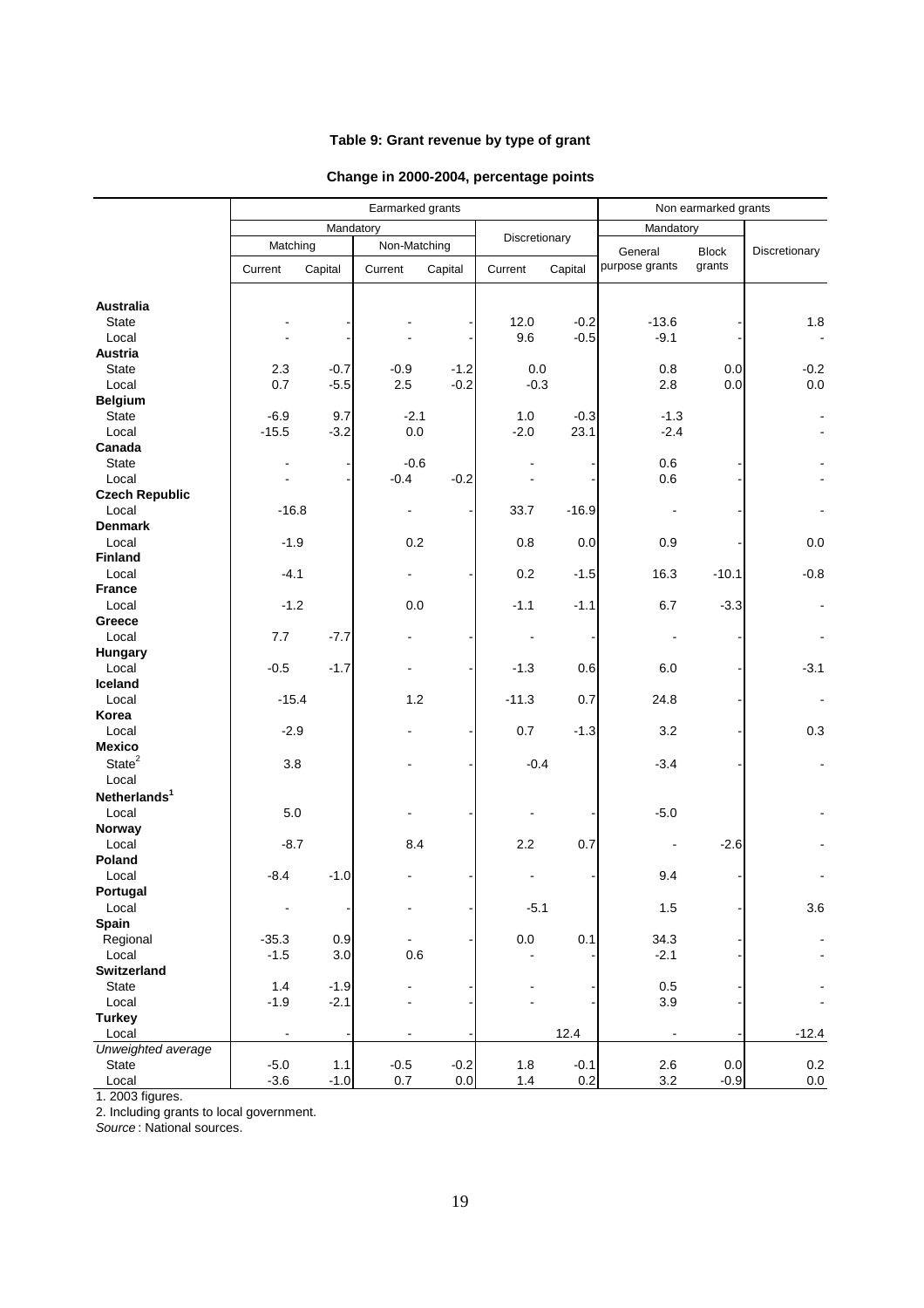### **Table 10: Grants by government function, 2004**

|                    | General<br>public<br>services | Defence        | Public order<br>and safety | Economic<br>affaires | Environment<br>protection | Housing and<br>community<br>amenities | Health         | Recreation,<br>culture.<br>religion | Education                | Social<br>protection | Others                   | Total |
|--------------------|-------------------------------|----------------|----------------------------|----------------------|---------------------------|---------------------------------------|----------------|-------------------------------------|--------------------------|----------------------|--------------------------|-------|
|                    | 01                            | 02             | 03                         | 04                   | 05                        | 06                                    | 07             | 08                                  | 09                       | 10                   |                          |       |
| Australia          | ÷.                            | $\blacksquare$ | 0.2                        | 9.0                  | $\sim$                    | 4.9                                   | 39.6           | 0.1                                 | 37.5                     | 8.4                  | 0.3                      | 100.0 |
| Austria            |                               |                |                            |                      |                           |                                       |                |                                     |                          |                      |                          |       |
| Belgium            | $\blacksquare$                | $\blacksquare$ | 24.3                       | 21.4                 |                           | $\sim$                                | 0.1            | $\blacksquare$                      | 25.3                     | 28.9                 | $\blacksquare$           | 100.0 |
| Canada             |                               |                |                            |                      |                           |                                       |                |                                     |                          |                      |                          |       |
| Czech Republic     | 9.3                           | 0.0            | 0.5                        | 6.0                  | 0.3                       | 7.5                                   | 2.2            | 0.7                                 | 54.3                     | 17.7                 | 1.4                      | 100.0 |
| Denmark            |                               |                |                            |                      |                           |                                       |                |                                     |                          |                      |                          |       |
| Finland            | 5.5                           | $\sim$         | 0.6                        | 17.2                 | 1.8                       | 0.4                                   | 12.0           | 16.9                                | 27.0                     | 18.7                 | $\sim$                   | 100.0 |
| France             | 16.9                          | 1.7            | 8.0                        | 13.0                 | 2.3                       | 22.4                                  |                | 30.8                                | 5.0                      | $\mathbf{r}$         | $\blacksquare$           | 100.0 |
| Germany            |                               |                |                            |                      |                           |                                       |                |                                     |                          |                      |                          |       |
| Greece             | 56.6                          |                | $\blacksquare$             | 18.9                 | 5.6                       | 5.6                                   | $\blacksquare$ | 7.2                                 | $\sim$                   | 6.1                  | $\blacksquare$           | 100.0 |
| Hungary            |                               |                |                            |                      |                           |                                       |                |                                     |                          |                      |                          |       |
| Iceland            |                               |                |                            |                      |                           |                                       |                |                                     |                          |                      |                          |       |
| Italy <sup>1</sup> | 16.9                          |                | $\blacksquare$             | 40.6                 | 3.8                       | $\sim$                                | 31.7           | $\blacksquare$                      | 7.0                      |                      | $\sim$                   | 100.0 |
| Korea              |                               |                |                            |                      |                           |                                       |                |                                     |                          |                      |                          |       |
| Mexico             |                               |                |                            |                      |                           |                                       |                |                                     |                          |                      |                          |       |
| Netherlands        | 0.0                           | $\sim$         | 0.6                        | 1.4                  | 1.1                       | 8.6                                   | 5.3            | 0.5                                 | 22.4                     | 50.2                 | 9.9                      | 100   |
| Norway             | 79.3                          | 0.2            | 0.1                        | $\sim$               | 0.0                       | 0.1                                   | 14.0           | $\sim$                              | 4.7                      | 1.7                  | $\sim$                   | 100.0 |
| Poland             | 3.1                           | 3.5            | 16.2                       | 4.4                  | 8.9                       | 5.5                                   | 10.8           | 5.2                                 | 17.9                     | 24.6                 | $\sim$                   | 100.0 |
| Portugal           |                               | 3.2            |                            | 26.0                 | $\sim$                    |                                       |                | 61.3                                |                          |                      | 9.5                      | 100.0 |
| Spain              | 42.4                          | $\sim$         | 0.2                        | 35.4                 | 0.6                       | 3.2                                   | 4.7            | 0.9                                 | 2.5                      | 10.0                 | $\sim$                   | 100.0 |
| Sweden             | 3.5                           | 1.1            | 0.0                        | 6.2                  | 3.8                       | $\mathbf{r}$                          | 56.3           | $\sim$                              | 29.1                     | $\sim$               | $\sim$                   | 100.0 |
| Switzerland        |                               |                |                            |                      |                           |                                       |                |                                     |                          |                      |                          |       |
| Turkey             | 43.2                          |                | $\blacksquare$             | 14.2                 | 19.1                      | 22.2                                  | $\blacksquare$ | 0.9                                 | $\overline{\phantom{a}}$ | 0.5                  | $\overline{\phantom{a}}$ | 100.0 |
| Unweighted average | 20.0                          | 0.5            | 3.6                        | 15.3                 | 3.4                       | 5.7                                   | 17.0           | 4.5                                 | 16.6                     | 11.9                 | 1.5                      | 100.0 |

#### As percentage of total earmarked grants

1. 2002

*Source* : National sources.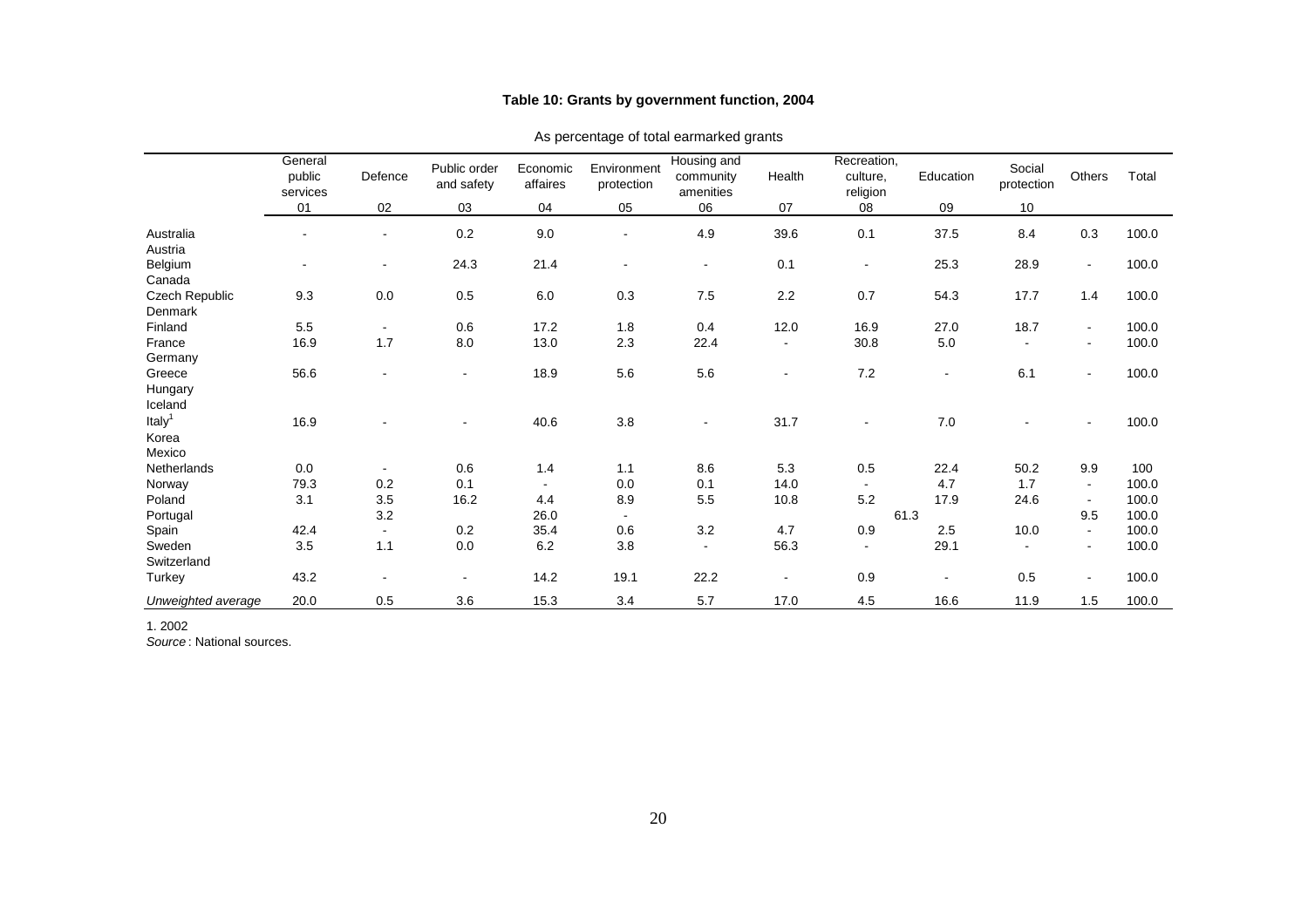<span id="page-20-0"></span>24. Grant design has little evolved between 2000 and 2004, except for the strong increase in the share of earmarked matching grants, at the expense of almost any other transfer type (table 9). This evolution could mean that matching grants indeed exert some pressure on central – and also sub-central - budgets. The share of non earmarked grants has slightly increased, pointing at more fiscal leeway for SCG, whereby the local level has benefited more than the state and regional level. Again structural change varies widely across countries, pointing at some path-dependency of the intergovernmental transfer system.

### *Grants by government function*

25. Grants are used for different policy areas or government functions (table 10). The National Accounts divide government activities into ten functions in the so-called Classification of Functions of Government (COFOG), and this division is also applied to intergovernmental grants. Data are available only for earmarked grants because unconditional grants are not tied to specific government functions. While National Accounts data are available for eight countries, the questionnaire asked all countries to provide data with the same precision as provided by the National Accounts. In the end the data of eleven countries could be used to assess and compare the functional structure of intergovernmental grants.

26. The category "general public services" accounts for the largest, rather unspecific share of intergovernmental transfers. Education is the second largest category, pointing at the weight of local and regional governments in providing primary and secondary education, with central government retaining considerable control over funding and regulation. "Economic affairs" is the third largest category, largely reflecting the weight of shared responsibilities in local and regional development policy. Again the grant structure varies widely, reflecting the different responsibility assignments and funding arrangements in countries. In general, except for "defence" and "public order and safety", some degree of responsibility sharing and overlapping characterizes most government functions. However, the low number of country responses does not yet allow for stringent conclusions.

#### **Fiscal autonomy of sub-central governments**

#### *Revenue structure*

27. Sub-central governments rely on own tax revenue, shared taxes and intergovernmental grants. In table 11 the three main categories of fiscal revenue are put together, to allow for an overall assessment and comparison across SCGs. In order to facilitate the reading of the table, a number of tax autonomy and intergovernmental grant categories are aggregated. Finally nine categories encompass the different revenue sources available to state and local governments. As for all statistics in this document, borrowing and fees are not included due to the lack of comparable data.

28. With an un-weighted average of roughly 60 percent against 40 percent, tax revenue accounts for a larger share of SCG revenue than intergovernmental grants (table 11). With 38 percent autonomous taxes are the single largest category. Earmarked grants follow as the second largest category with 22 percent, indicating that more than one fifth of total revenue is largely outside the discretion of SCG. Non-earmarked grants account for 19 percent, while tax sharing arrangements – widely used in constitutionally federal countries – account for 16 percent. Countries with tax sharing arrangements have a smaller grant system and vice versa, suggesting some substitutability between the two fiscal arrangements. Again there is wide variation across countries; while for some tiers own tax revenue accounts for the overwhelming part (Canada states, Switzerland states), for others it is tax sharing (Australia states, Austria local, Germany states, Czech Republic), for others again it is either earmarked or non-earmarked grants (Greece, Mexico, Netherlands).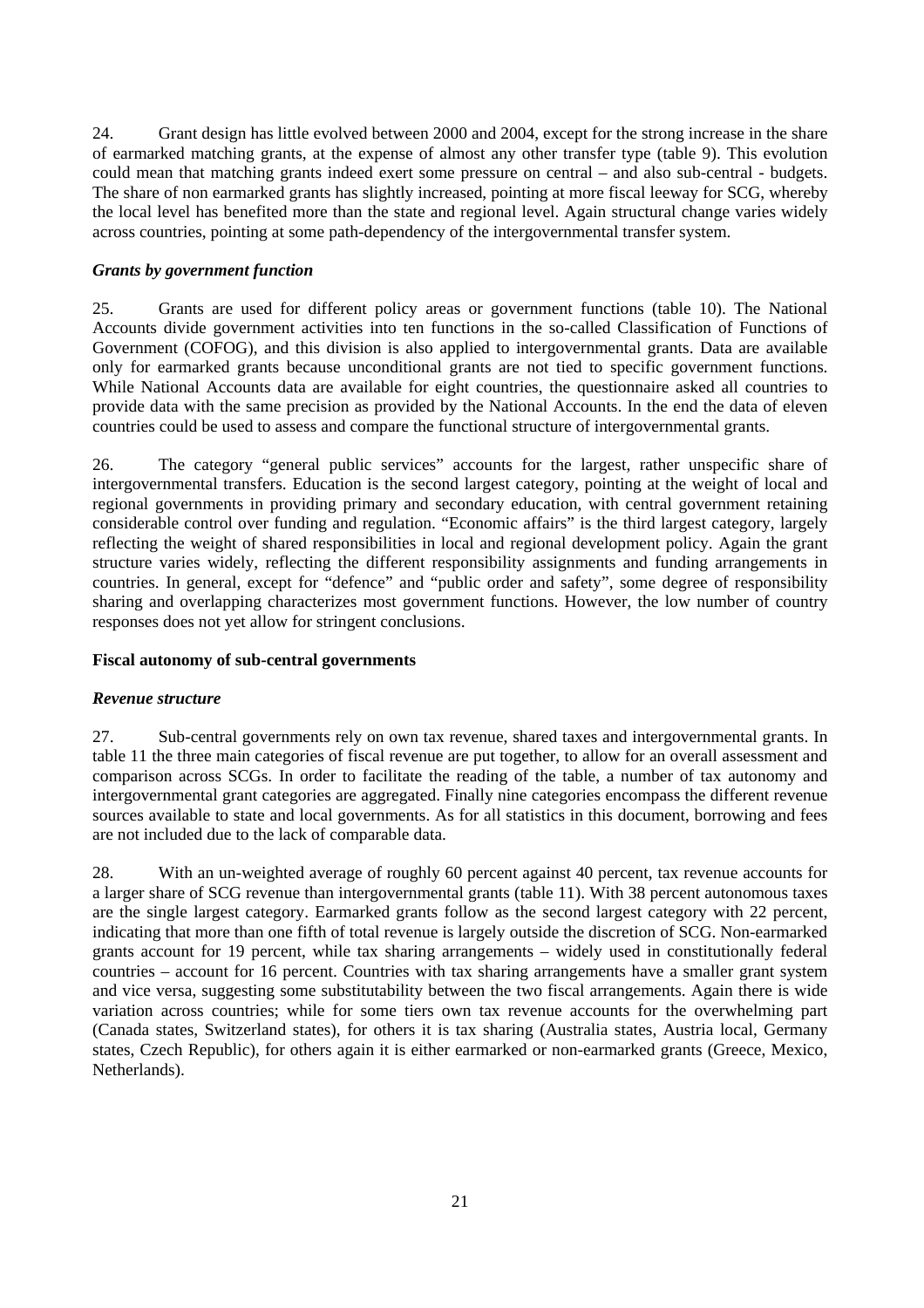### **Table 11: Revenue structure of sub-central governments, 2002**

|                         | Autonomous taxes                      |                        |                          | Tax sharing                    |                     |                                                                 |                            |                     | Grants       |                  | Total          |  |
|-------------------------|---------------------------------------|------------------------|--------------------------|--------------------------------|---------------------|-----------------------------------------------------------------|----------------------------|---------------------|--------------|------------------|----------------|--|
|                         | Discretion<br>on rates<br>and reliefs | Discretion<br>on rates | Discretion<br>on reliefs | Revenue<br>split set by<br>SCG | Revenue<br>with SCG | Revenue<br>split set split set by<br>CG,<br>consent pluriannual | split set by<br>CG, annual | Revenue Other taxes | Earmarked    | Non<br>earmarked |                |  |
| <b>Australia</b>        |                                       |                        |                          |                                |                     |                                                                 |                            |                     |              |                  |                |  |
| <b>States</b>           | 41.1                                  |                        |                          |                                | 34.4                |                                                                 |                            |                     | 21.9         | 2.7              | 100.0          |  |
| Local                   | 80.6                                  |                        |                          | ÷,                             |                     |                                                                 |                            |                     | 3.1          | 16.2             | 100.0          |  |
| Austria                 |                                       |                        |                          |                                |                     |                                                                 |                            |                     |              |                  |                |  |
| <b>States</b>           | 3.7                                   |                        |                          |                                | 43.5<br>55.4        |                                                                 |                            | 5.5                 | 37.4<br>14.3 | 10.0             | 100.0<br>100.0 |  |
| Local<br><b>Belgium</b> | 2.3                                   | 4.5                    |                          |                                |                     |                                                                 |                            | 21.2                |              | 2.3              |                |  |
| <b>States</b>           | 57.1                                  |                        |                          |                                | 32.4                |                                                                 |                            |                     | 9.7          | 0.8              | 100.0          |  |
| Local                   | 7.5                                   | 65.0                   |                          |                                |                     |                                                                 |                            | 2.7                 | 23.8         | 0.9              | 100.0          |  |
| Canada                  |                                       |                        |                          |                                |                     |                                                                 |                            |                     |              |                  |                |  |
| Provinces               | 76.0                                  | ÷,                     |                          |                                | 5.5                 |                                                                 |                            |                     | 3.0          | 15.5             | 100.0          |  |
| Local $1$               | 0.9                                   | 47.7                   |                          |                                |                     |                                                                 |                            | 1.3                 | 48.0         | 2.2              | 100.0          |  |
| <b>Czech Republic</b>   |                                       |                        |                          |                                |                     |                                                                 |                            |                     |              |                  |                |  |
| Local                   | 3.2                                   | 2.4                    |                          |                                |                     | 51.8                                                            |                            | 0.9                 | 41.7         |                  | 100.0          |  |
| <b>Denmark</b>          |                                       |                        |                          |                                |                     |                                                                 |                            |                     |              |                  |                |  |
| Local                   | ÷,                                    | 67.9                   |                          |                                |                     | 2.2                                                             |                            | 4.8                 | 12.5         | 12.6             | 100.0          |  |
| Finland                 |                                       |                        |                          |                                |                     |                                                                 |                            |                     |              |                  |                |  |
| Local                   | ä,                                    | 60.4                   |                          |                                |                     |                                                                 | 6.7                        | 0.1                 | 3.4          | 29.4             | 100.0          |  |
| <b>France</b>           |                                       |                        |                          |                                |                     |                                                                 |                            |                     |              |                  |                |  |
| Local                   | 39.3                                  | 4.6                    | 5.0                      |                                |                     |                                                                 |                            | 5.6                 | 5.7          | 39.8             | 100.0          |  |
| Germany<br>Länder       | ÷,                                    | 1.9                    |                          | L.                             | 68.2                |                                                                 |                            | 8.9                 | 21.0         |                  | 100.0          |  |
| Local                   | 8.7                                   | 16.7                   |                          | Ĭ.                             | 23.7                |                                                                 |                            | 0.6                 | 50.3         |                  | 100.0          |  |
| Greece                  |                                       |                        |                          |                                |                     |                                                                 |                            |                     |              |                  |                |  |
| Local                   | ÷,                                    | 11.6                   |                          | 6.3                            |                     |                                                                 |                            |                     | 82.1         |                  | 100.0          |  |
| Italy                   |                                       |                        |                          |                                |                     |                                                                 |                            |                     |              |                  |                |  |
| Regional                |                                       | 28.4                   |                          | ÷,                             | 11.4                | 8.5                                                             |                            |                     | 14.8         | 36.9             | 100.0          |  |
| Local                   | 12.1                                  | 22.6                   |                          |                                |                     | 5.9                                                             |                            | 4.2                 | 41.7         | 13.5             | 100.0          |  |
| Korea                   |                                       |                        |                          |                                |                     |                                                                 |                            |                     |              |                  |                |  |
| Local                   | ÷,                                    | 24.9                   |                          |                                |                     |                                                                 |                            | 12.8                | 18.0         | 44.3             | 100.0          |  |
| <b>Mexico</b>           |                                       |                        |                          |                                |                     |                                                                 |                            |                     |              |                  |                |  |
| States <sup>3</sup>     | 5.0                                   |                        |                          |                                |                     |                                                                 |                            |                     | 54.4         | 40.6             | 100.0          |  |
| Local                   |                                       |                        |                          |                                |                     |                                                                 |                            |                     |              |                  |                |  |
| Netherlands             |                                       |                        |                          |                                |                     |                                                                 |                            |                     |              |                  |                |  |
| Local<br>Norway         |                                       | 11.8                   |                          |                                |                     |                                                                 |                            | 0.1                 | 61.7         | 26.5             | 100.0          |  |
| Local                   | 1.6                                   |                        | 45.3                     |                                |                     |                                                                 |                            |                     | 24.2         | 29.0             | 100.0          |  |
| Poland                  |                                       |                        |                          |                                |                     |                                                                 |                            |                     |              |                  |                |  |
| Local                   |                                       | 11.7                   |                          |                                |                     | 38.6                                                            |                            | 0.2                 | 17.9         | 31.6             | 100.0          |  |
| Portugal                |                                       |                        |                          |                                |                     |                                                                 |                            |                     |              |                  |                |  |
| Local                   | Ĭ.                                    | 21.2                   |                          |                                |                     | 8.9                                                             |                            | 18.1                | 5.7          | 46.0             | 100.0          |  |
| Spain                   |                                       |                        |                          |                                |                     |                                                                 |                            |                     |              |                  |                |  |
| Regions                 | 32.6                                  | 0.1                    |                          |                                | 23.3                |                                                                 |                            | 0.0                 | 7.0          | 37.1             | 100            |  |
| Local                   | 16.1                                  | 30.4                   |                          | ÷,                             | 12.7                |                                                                 |                            | 0.0                 | 13.1         | 27.8             | 100            |  |
| Sweden <sup>2</sup>     |                                       |                        |                          |                                |                     |                                                                 |                            |                     |              |                  |                |  |
| Local                   | L,                                    | 74.0                   |                          |                                |                     |                                                                 |                            |                     | 7.5          | 18.5             | 100.0          |  |
| <b>Switzerland</b>      |                                       |                        |                          |                                |                     |                                                                 |                            |                     |              |                  |                |  |
| <b>States</b>           | 57.4                                  |                        |                          | ä,                             | 6.1                 |                                                                 |                            |                     | 28.0         | 8.5              | 100.0          |  |
| Local                   | 2.0                                   | 66.9                   |                          | ٠                              |                     |                                                                 |                            |                     | 25.2         | 5.9              | 100.0          |  |
| Unweighted average      |                                       |                        |                          |                                |                     |                                                                 |                            |                     |              |                  |                |  |
| <b>States</b>           | 30.3                                  | 3.4                    |                          | Ĭ.                             | 25.0                | 0.9                                                             |                            | 1.6                 | 21.9         | 16.9             | 100.0          |  |
| Local                   | 9.2                                   | 28.6                   | 2.6                      | 0.3                            | 4.8                 | 5.6                                                             | 0.4                        | 3.8                 | 26.3         | 18.2             | 100.0          |  |

As a percentage of total sub-central revenue

1. Local figures with Quebec tax autonomy.

2. 2004

3. Including grants to local government.

*Source* : National sources and OECD Revenue statistics 1965-2004, 2005 Edition.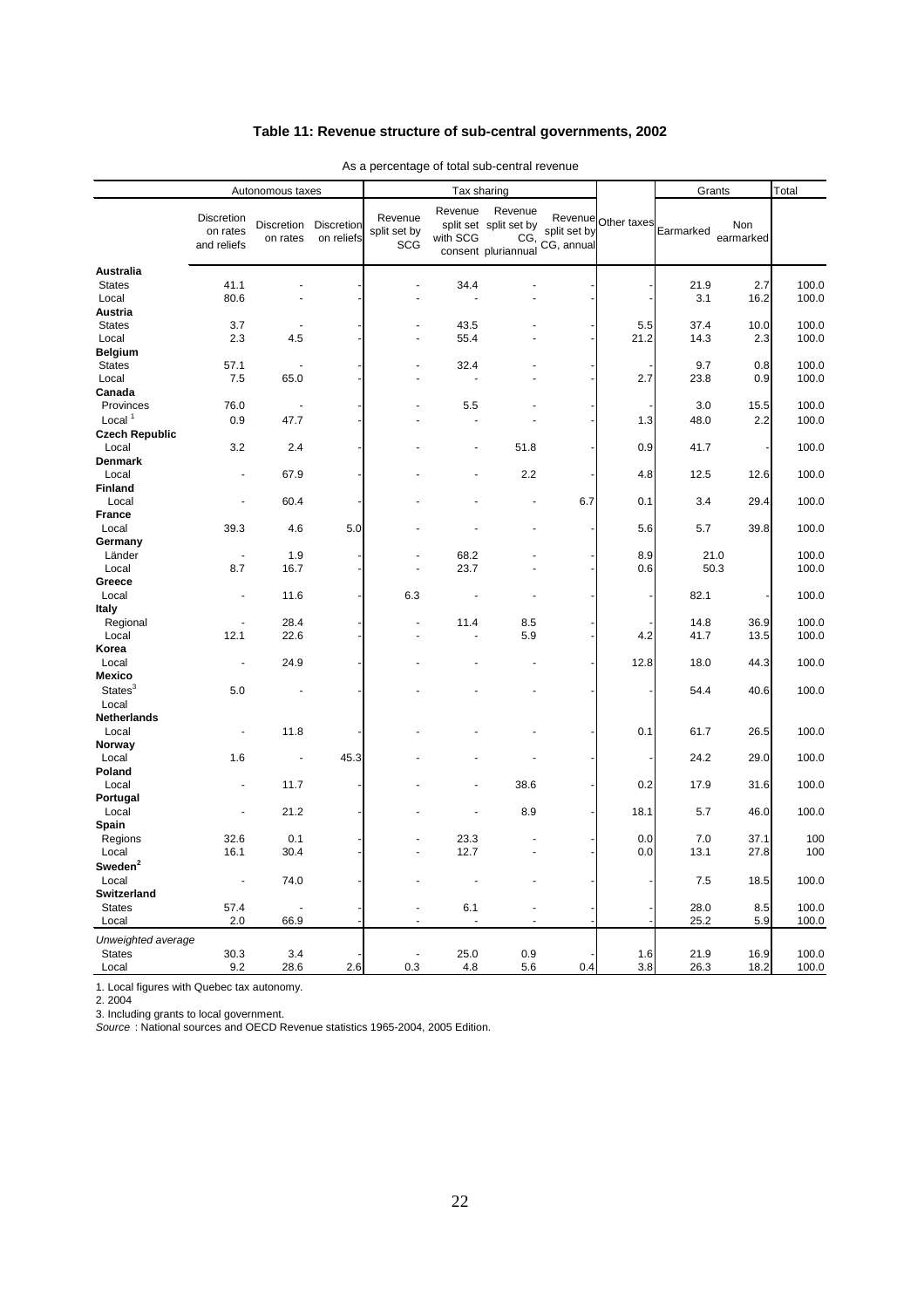### <span id="page-22-0"></span>*Fiscal autonomy indicator set*

29. Fiscal autonomy of sub-central governments is multi-faceted and must be assessed using several indicators. Table 12 provides a summary of fiscal autonomy indicators developed in this document, including the share of tax revenue allocated to sub-central governments, the discretion over those taxes, the share of transfers allocated to sub-central governments and the percentage of earmarked transfers. Although not treated in this document, two indicators for fiscal rules are added, reflecting, respectively, the right to run deficits and the right to borrow (box 2).

#### **Box 2: Fiscal rules and their impact on sub-central government autonomy**

Rules constraining the discretionary power of sub-central budget policymakers have become quite widespread among OECD economies. While fiscal rules for sub-central governments can be a means to achieve sustainable longterm aggregate finance, they reduce the power governments have over their own budget. The same fiscal rules can therefore be viewed from both a "stringency" and an "autonomy" perspective; with a more stringent rule assumed to reduce the discretion a SCG has over its budget or selected budget items.

In order to assess the extent SCG fiscal autonomy is constrained by fiscal rules, two indicators for fiscal rules stringency were calculated based on Sutherland, Price and Joumard (2006). A simple linear transformation of these indicators yields "fiscal rule autonomy" indicators. The "fiscal rule autonomy" indicators have the same dimensions as the other fiscal autonomy indicators shown in table 12 and the same meaning, i.e. the higher the value, the more lenient the respective rule and the higher sub-central budget autonomy.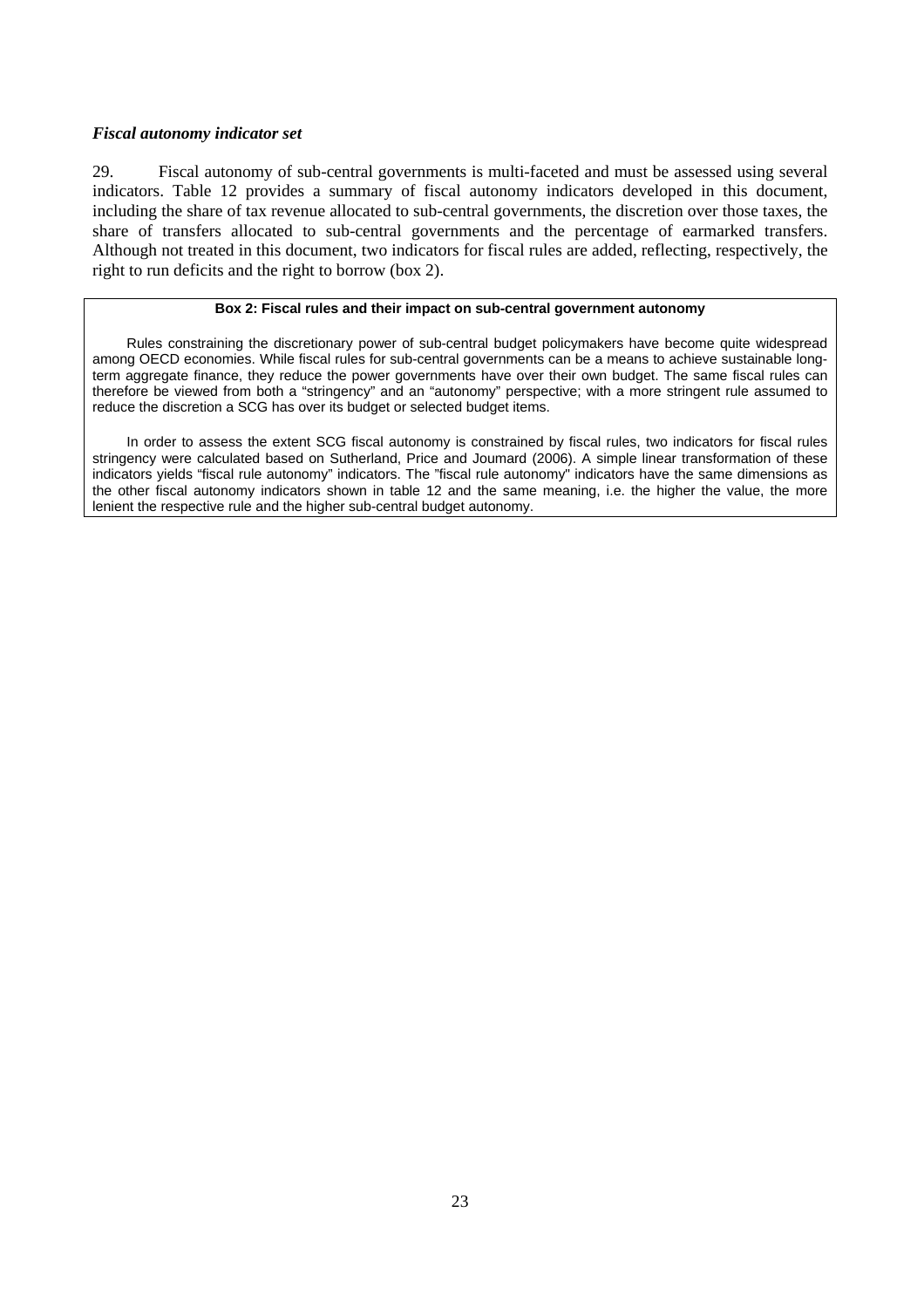| Table 12: Summary of fiscal autonomy indicators |  |  |  |  |  |  |  |
|-------------------------------------------------|--|--|--|--|--|--|--|
| Percentages                                     |  |  |  |  |  |  |  |

|                           | SCG tax<br>revenue/<br>Total tax<br>revenues | Discretion on<br>rates and reliefs<br>Total SCG tax<br>revenues | Total grants/<br>Total tax<br>revenues | Non earmarked<br>grants /<br>Total grants | <b>Budget and</b><br>deficit autonomy | Borrowing<br>autonomy | SCG<br>autonomous /<br>Total tax<br>revenues |
|---------------------------|----------------------------------------------|-----------------------------------------------------------------|----------------------------------------|-------------------------------------------|---------------------------------------|-----------------------|----------------------------------------------|
| Australia                 | 31.4                                         | 58.8                                                            | 11.0                                   | 13.1                                      |                                       |                       | 18.5                                         |
| <b>States</b>             | 28.4                                         | 54.4                                                            | 9.8                                    | 7.1                                       | 10.0                                  | 62.5                  | 15.4                                         |
| Local                     | 3.0                                          | 100.0                                                           | 1.3                                    | 83.3                                      | 10.0                                  | 62.5                  | 3.0                                          |
| Austria                   | 18.4                                         | 7.6                                                             | 15.2                                   | 19.0                                      |                                       |                       | 1.4                                          |
| <b>States</b>             | 8.8                                          | 7.0                                                             | 11.5                                   | 20.2                                      | 40.0                                  | 100.0                 | 0.6                                          |
| Local                     | 9.6                                          | 8.1                                                             | 3.8                                    | 13.9                                      | 40.0                                  | 100.0                 | 0.8                                          |
| <b>Belgium</b>            | 27.8                                         | 69.7                                                            | 11.1                                   | 5.3                                       |                                       |                       | 19.4                                         |
| <b>States</b>             | 22.8                                         | 63.8                                                            | 3.9                                    | 6.0                                       |                                       |                       | 14.6                                         |
| Local<br>Canada           | 5.0                                          | 96.4                                                            | 7.1                                    | 4.0                                       |                                       |                       | 4.8                                          |
| Provinces                 | 44.1<br>35.5                                 | 94.1<br>93.3                                                    | 17.5<br>9.0                            | 43.9<br>81.4                              |                                       |                       | 41.5<br>33.1                                 |
| Local                     | 8.6                                          | 97.4                                                            | 8.5                                    | 4.3                                       |                                       |                       | 8.4                                          |
| <b>Czech Republic</b>     | 12.5                                         | 9.6                                                             | 12.4                                   | 0.0                                       |                                       |                       | 1.2                                          |
| Local                     | 12.5                                         | 9.6                                                             | 12.4                                   | 0.0                                       | 70.0                                  | 62.5                  | 1.2                                          |
| Denmark                   | 35.6                                         | 90.7                                                            | 13.4                                   | 56.3                                      |                                       |                       | 32.3                                         |
| Local                     | 35.6                                         | 90.7                                                            | 13.4                                   | 56.3                                      | 0.0                                   | 25.0                  | 32.3                                         |
| Finland                   | 21.5                                         | 89.9                                                            | 12.1                                   | 90.8                                      |                                       |                       | 19.3                                         |
| Local                     | 21.5                                         | 89.9                                                            | 12.1                                   | 90.8                                      | 60.0                                  | 75.0                  | 19.3                                         |
| <b>France</b>             | 10.0                                         | 89.8                                                            | 8.6                                    | 88.3                                      |                                       |                       | 8.1                                          |
| Local                     | 10.0                                         | 89.8                                                            | 8.6                                    | 88.3                                      | 60.0                                  | 37.5                  | 8.1                                          |
| Germany                   | 28.7                                         | 14.2                                                            | 12.8                                   | 43.4                                      |                                       |                       | 4.1                                          |
| Länder                    | 21.8                                         | 2.4                                                             | 5.9                                    | 42.5                                      | 70.0                                  | 87.5                  | 0.5                                          |
| Local                     | 7.0                                          | 51.1                                                            | 7.0                                    | 44.4                                      | 0.0                                   | 62.5                  | 3.6                                          |
| Greece                    | 0.9                                          | 64.6                                                            | 4.1                                    | 0.0                                       |                                       |                       | 0.6                                          |
| Local                     | 0.9                                          | 64.6                                                            | 4.1                                    | 0.0                                       |                                       |                       | 0.6                                          |
| Hungary                   |                                              |                                                                 | 16.7                                   | 43.1                                      |                                       |                       |                                              |
| local                     |                                              |                                                                 | 16.7                                   | 43.1                                      |                                       |                       |                                              |
| Iceland                   | 25.2                                         | 91.2                                                            | 1.9                                    | 79.0                                      |                                       |                       | 23.0                                         |
| Local                     | 25.2                                         | 91.2                                                            | 1.9                                    | 79.0                                      | 100.0                                 | 62.5                  | 23.0                                         |
| Italy                     | 16.4                                         | 64.7                                                            | 19.1                                   | 55.1                                      |                                       |                       | 10.6<br>6.6                                  |
| Regional<br>Local         | 11.3<br>5.2                                  | 58.8<br>77.6                                                    | 12.7<br>6.4                            | 71.4<br>24.5                              |                                       |                       | 4.0                                          |
| Japan                     | 26.0                                         | 79.8                                                            |                                        |                                           |                                       |                       | 20.8                                         |
| Local                     | 26.0                                         | 79.8                                                            |                                        |                                           | 70.0                                  | 50.0                  | 20.8                                         |
| Korea                     | 18.9                                         | 64.3                                                            | 34.4                                   | 72.3                                      |                                       |                       | 12.1                                         |
| Local                     | 18.9                                         | 64.3                                                            | 34.4                                   | 72.3                                      | 60.0                                  | 12.5                  | 12.1                                         |
| Mexico                    | 3.4                                          | 100.0                                                           | 43.4                                   | 40.8                                      |                                       |                       | 3.4                                          |
| <b>States</b>             | 2.4                                          | 100.0                                                           | 43.4                                   | 40.8                                      |                                       |                       | 2.4                                          |
| Local                     | 1.0                                          | 100.0                                                           | 0.0                                    |                                           |                                       |                       | 1.0                                          |
| Netherlands               | 3.6                                          | 99.2                                                            | 27.8                                   | 26.4                                      |                                       |                       | 3.6                                          |
| Local                     | 3.6                                          | 99.2                                                            | 27.8                                   | 26.4                                      | 0.0                                   | 75.0                  | 3.6                                          |
| Norway                    | 12.9                                         | 100.0                                                           | 11.3                                   | 55.1                                      |                                       |                       | 12.9                                         |
| Local                     | 12.9                                         | 100.0                                                           | 11.3                                   | 55.1                                      | 40.0                                  | 50.0                  | 12.9                                         |
| Poland                    | 17.5                                         | 23.<br>2                                                        | 37.9                                   | 70.5                                      |                                       |                       | 4.1                                          |
| Local                     | 17.5                                         | 23.2                                                            | 37.9                                   | 70.5                                      | 80.0                                  | 37.5                  | 4.1                                          |
| Portugal                  | 6.0                                          | 44.0                                                            | 7.9                                    | 88.6                                      |                                       |                       | 2.6                                          |
| Local                     | 6.0                                          | 44.0                                                            | 7.9                                    | 88.6                                      | 60.0                                  | 37.5                  | 2.6                                          |
| Spain<br>Regions          | 26.6<br>18.1                                 | 64.8<br>58.4                                                    | 19.4<br>14.0                           | 79.9<br>85.2                              | 0.0                                   | 25.0                  | 17.3<br>10.6                                 |
| Local                     | 8.5                                          | 78.6                                                            | 5.5                                    | 66.2                                      | 0.0                                   | 37.5                  | 6.7                                          |
| Sweden                    | 32.1                                         | 100.0                                                           | 9.4                                    |                                           |                                       |                       | 32.1                                         |
| Local                     | 32.1                                         | 100.0                                                           | 9.4                                    |                                           | 40.0                                  | 100.0                 | 32.1                                         |
| Switzerland               | 43.1                                         | 94.0                                                            | 23.4                                   | 21.4                                      |                                       |                       | 40.6                                         |
| <b>States</b>             | 27.0                                         | 90.4                                                            | 16.1                                   | 22.2                                      | 70.0                                  | 75.0                  | 24.4                                         |
| Local                     | 16.2                                         | 100.0                                                           | 7.2                                    | 19.6                                      | 60.0                                  | 37.5                  | 16.2                                         |
| Turkey                    | 6.5                                          | $\mathbf{0.0}$                                                  | 15.8                                   | 22.7                                      |                                       |                       | 0.0                                          |
| Local                     | 6.5                                          | 0.0                                                             | 15.8                                   | 22.7                                      | 70.0                                  | 25.0                  | 0.0                                          |
| <b>United Kingdom</b>     | 4.5                                          | 100.0                                                           |                                        |                                           |                                       |                       | 4.5                                          |
| Local                     | 4.5                                          | 100.0                                                           |                                        |                                           |                                       |                       | 4.5                                          |
| <b>Unweighted Average</b> |                                              |                                                                 |                                        |                                           |                                       |                       |                                              |
| States                    | 19.6                                         | 58.7                                                            | 14.0                                   | 41.9                                      | 38.0                                  | 70.0                  | 12.0                                         |
| Local                     | 12.4                                         | 73.1                                                            | 11.3                                   | 45.4                                      | 45.6                                  | 52.8                  | 9.4                                          |

*Source* : National sources and OECD, Revenue Statistics 1965-2004, 2005 Edition.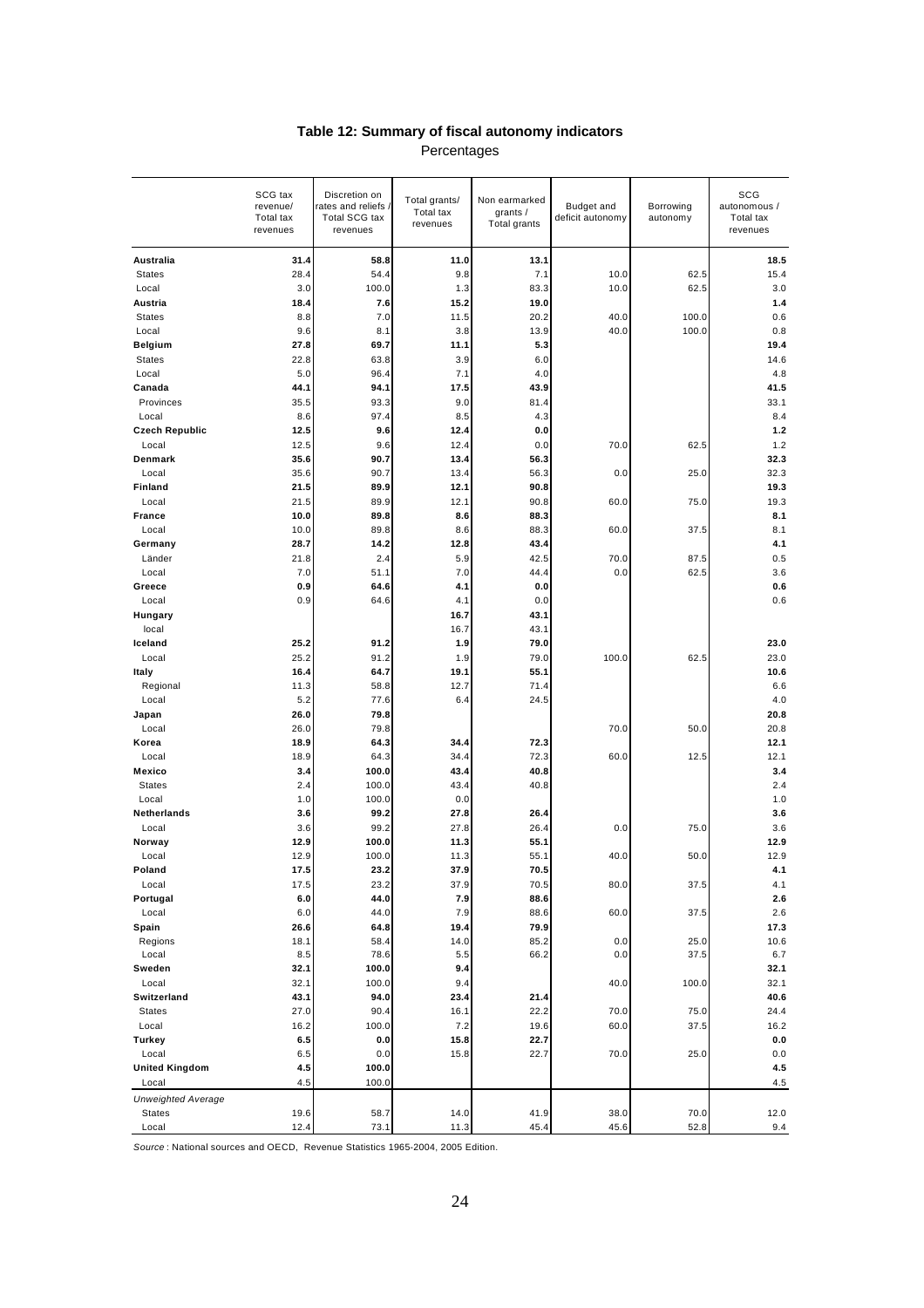<span id="page-24-0"></span>30. Altogether, the table comprises six indicators capturing fiscal autonomy from different angles. The seventh indicator "share of autonomous SCG tax revenue" is the product of the sub-central tax revenue share and the autonomy over those taxes; this product comes closest to what one could call a composite indicator of fiscal autonomy. Correlation between indicators is weak, and statistical concepts like factor analysis fail to produce a single "summary indicator of sub-central fiscal autonomy"<sup>[6](#page-24-1)</sup>.

#### *A few (non)correlations among fiscal autonomy indicators*

31. As described above, the various indicators for fiscal autonomy are not or only weakly correlated, pointing at the multidimensionality of fiscal autonomy and the great diversity of fiscal institutions in OECD countries. Some of these non-correlations are interesting from a policy perspective since they may either support or contradict a number of beliefs on the relationship between policy variables in the area of decentralized public finance. The following scatter diagrams show a number of simple two-dimensional relationships.

#### **Figure 4: Relationship between fiscal autonomy indicators**



#### Chart 1. **Subcentral tax share and subcentral tax autonomy**

Source: National sources and Revenue Statistics 1965-2004

<span id="page-24-1"></span><sup>6.</sup> This supports the findings of Sutherland, Price and Joumard who found very little correlation between indicators for fiscal rules (Sutherland, Price and Joumard, 2005).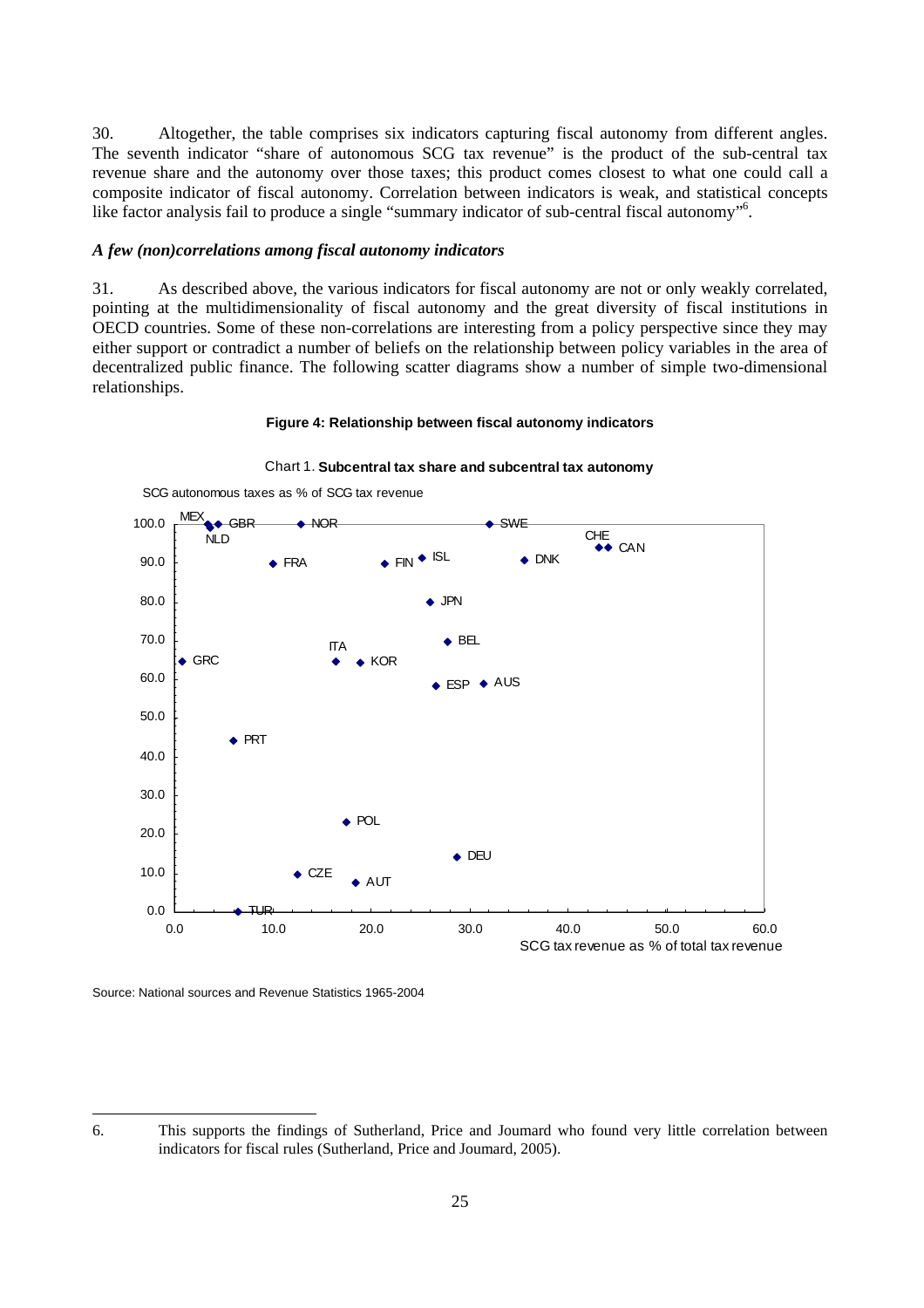

#### Chart 2. **Subcentral tax share and size of the grant system**

Source: National sources and Revenue Statistics 1965-2004



Chart 3. **Subcentral tax share and budget autonomy**

Source: National sources and Revenue Statistics 1965-2004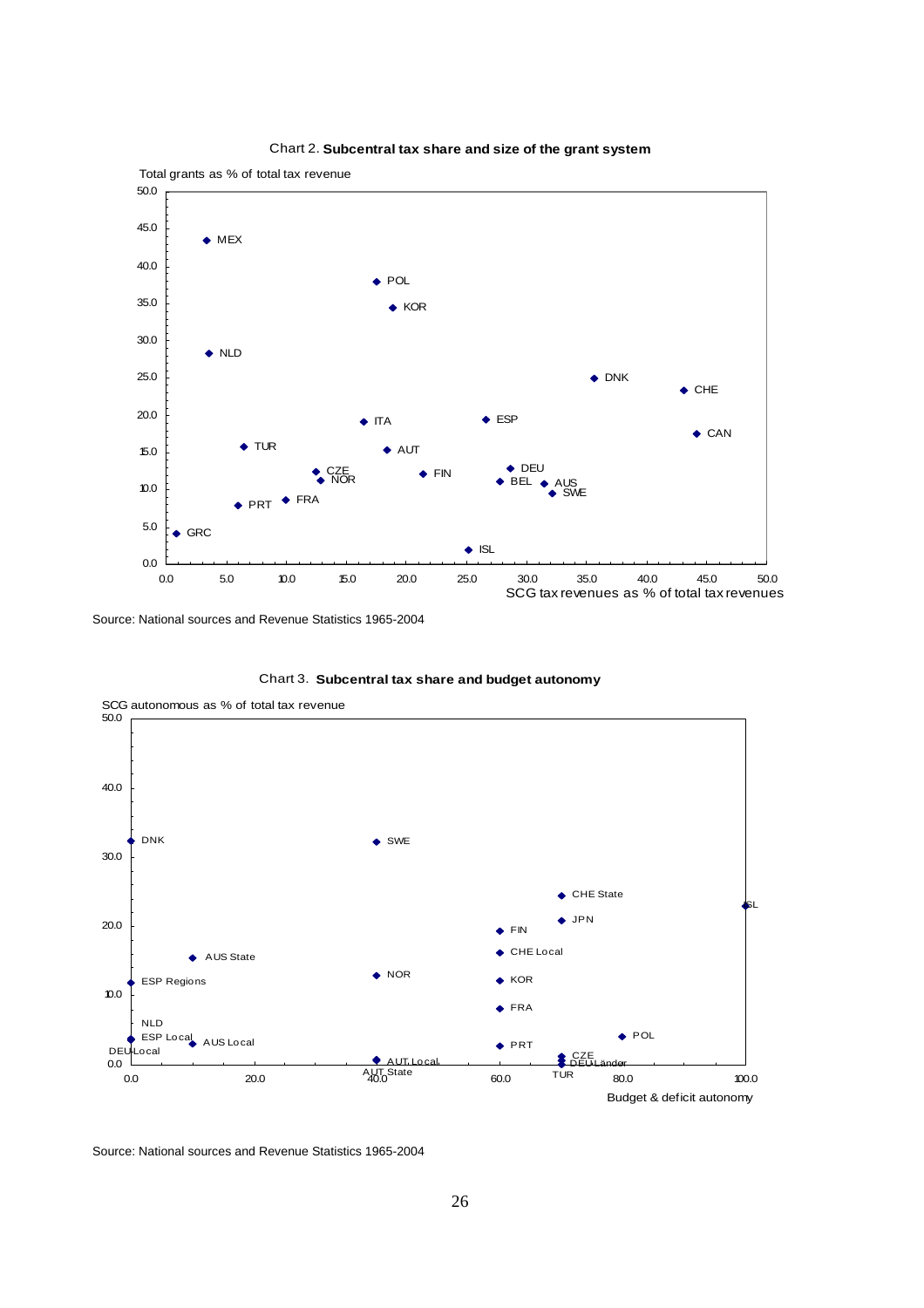- <span id="page-26-0"></span>The first scatter diagram shows the relationship between the share of sub-central tax revenue and the degree of autonomy over these taxes. The share of sub-central government's own tax revenue is hardly related to their autonomy over those taxes. While in some countries SCGs have wide discretion over a small tax base, in some other countries SCGs have very little autonomy over a large tax base, especially in tax sharing arrangements. The picture again supports the view that a simple share of tax revenue is a poor measure to assess true fiscal autonomy of sub-central governments and that for analytical purposes  $-\mathbf{e} \cdot \mathbf{g}$ , assessing the impact of decentralization on aggregate finance - more sophisticated indicators should be used.
- The second scatter diagram shows the relationship between the share of sub-central tax revenue and the size of the grant system. While fiscal policy could substitute own tax revenue for intergovernmental grants and vice versa, there is actually no relationship between the two fiscal arrangements. While in some countries small local tax revenue meets with a small grant system, others combine large local tax revenue with a large fiscal gap and an extended transfer system to cover it. Only unconditional grants (not shown in the figure) and own tax revenue seem to be substitutes, which points to the close relationship between tax sharing and grants arrangements. Policy makers might actually be interested to know how and under what conditions increased sub-central tax autonomy can reduce the need for intergovernmental transfers. Panel data and a deeper look into the design of intergovernmental fiscal institutions could reveal the dynamics between SCG tax revenue and grants.
- The third scatter diagram shows the relationship between the share of sub-central tax revenue and the extent to which SCG are allowed to run deficits. This figure actually assesses whether countries with high sub-central taxing power apply stricter rules on fiscal behaviour. The lack of a close relationship suggests that in practice fiscal rules are neither a substitute nor a complement for SCG autonomy. Some countries grant SCG large tax autonomy but impose strict fiscal rules, others are likely to do the reverse, while some countries restrict both forms of fiscal autonomy. Large local and regional tax autonomy is neither coupled to strict nor to lenient fiscal rules.

32. Any conclusion with respect to the relationship between different fiscal autonomy indicators must be taken with great care since those indicators represent only one point in time. To assess the dynamics between different autonomy indicators one needs to observe fiscal design and its outcome over several time periods. What those indicators say after all is that fiscal federal design is partially countryspecific and its evolution likely to be path-dependent.

### **Summary and outlook for policy analysis**

33. This article assessed the power sub-central governments have over their revenue sources. For that purpose, a detailed set of indicators was developed encompassing both tax autonomy and autonomy over revenue from intergovernmental grants. Tax revenue was divided into categories ranging from full autonomy over tax bases and rates to no autonomy at all, while revenue from intergovernmental grants is divided into earmarked and non-earmarked grants. The resulting indicators are supposed to give a more accurate picture of the true fiscal power that sub-central governments enjoy.

34. Results suggest that state and local discretion over fiscal resources is limited and that the simple share of sub-central to total revenue overstates SCG fiscal power. In particular:

- *The taxing power of sub-central governments is limited*. Sub-central governments command 60 percent of their own tax revenue only, while the remaining 40 percent are part of tax sharing arrangements or under entire control of the central government. Taxing power is lower for state than for local governments. With 31 percent, the share of sub-central to total tax revenue remained stable over the period 1995-2002, but the autonomy over this share has slightly increased.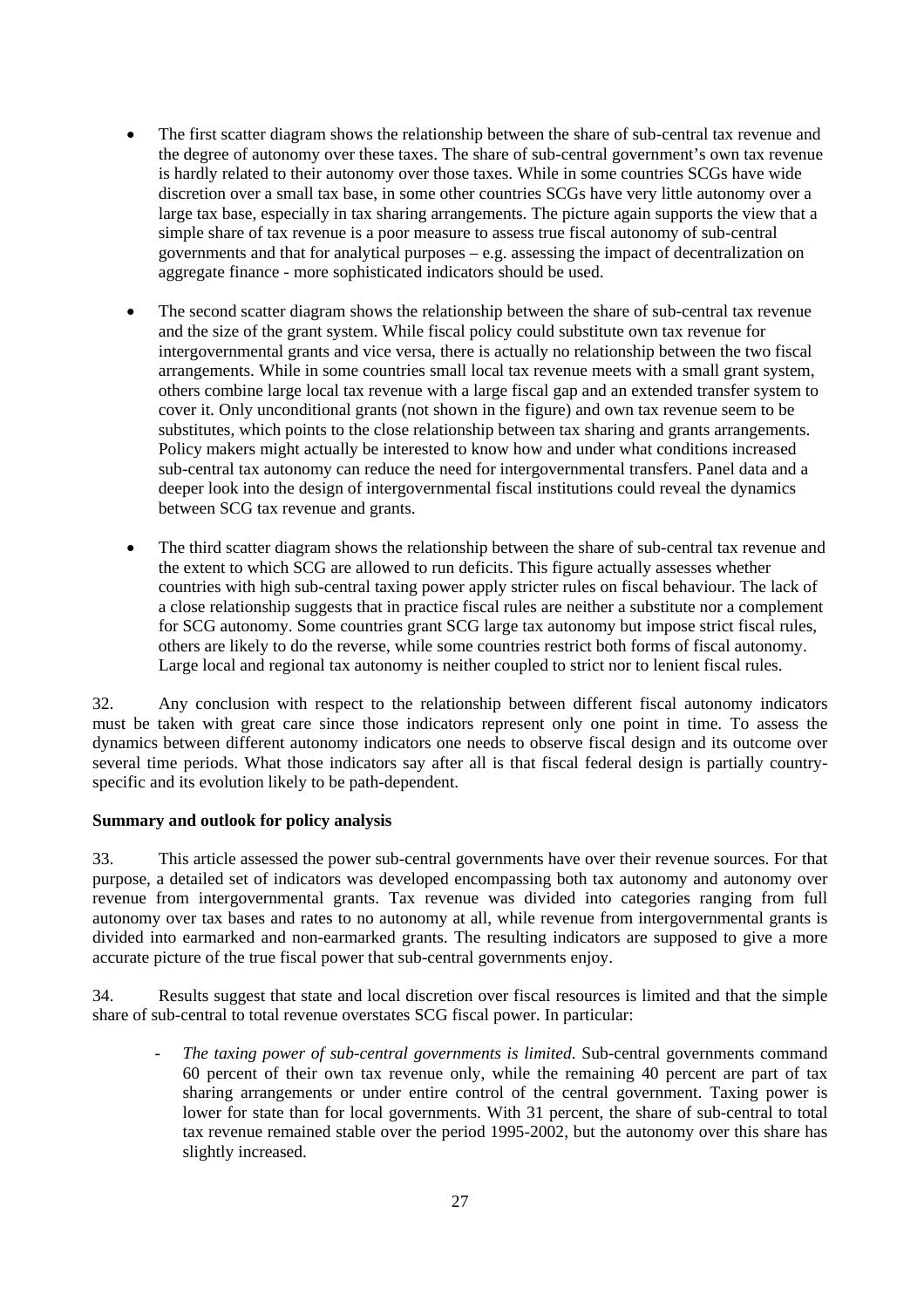- *Sub-central taxation relies strongly on mobile taxes*. With more than 40 percent, the highly mobile personal and corporate income tax revenue accounts for the largest part of sub-central tax revenue. Taxes on immovable property account for 19 percent only. Many taxes potentially prone to spatial mobility are part of tax sharing arrangements or fiscal equalisation arrangements that limit the danger of sub-central tax erosion.
- *A large part of intergovernmental grants is earmarked*. With roughly 60 percent, nonearmarked grants account for a large part of total grant revenue, but the remaining 40 percent give central governments still a strong stake in SCG budgets. Earmarked grants are more important for state and regional governments than for local governments. On average, expenditures on grants have increased more than total government expenditure, pointing to a certain pressure on the central budget.
- *Taxes are more important a revenue source than grants*. Tax revenue accounts for 60 percent of sub-central revenue, while grants account for 40 percent. Autonomous taxes are the single largest category with 38 percent, but earmarked grants follow as the second largest category with 22 percent. Tax sharing arrangements account for 16 percent. Countries with tax sharing arrangements have a smaller grant system and vice versa, suggesting some substitutability between the two fiscal arrangements.
- *Fiscal autonomy indicators are largely uncorrelated*. There is no single pattern of sub-central fiscal design, and at least partially fiscal federal design is country specific and pathdependent. If set against each other, the various indicators used reveal that there is no relationship between the share of sub-central tax revenue and tax autonomy, nor between the amount of sub-central tax revenue and the size of the grants system, nor between the extent of fiscal autonomy and the stringency of fiscal rules.

35. Although a part of fiscal federal design is utterly country specific and its evolution pathdependent, some policy issues are common to all or most countries. The new database can open the way for a more focussed analysis of several key issues:

- *Fiscal autonomy and fiscal stability*. A key policy issue in fiscal federalism is how sub-central autonomy affects fiscal stability. Evidence on this is scant and inconclusive. While some policy research suggests that fiscal autonomy leads to a deficit bias (e.g. de Mello, 2000) or has pro-cyclical effects (e.g. Wibbels and Rodden, 2005), others come to opposite findings (e.g. Neyapti, 2003 or Ebel and Yilmaz, 2002). One of the main reasons for inconclusive results is the poor data used for defining fiscal autonomy. The refined dataset developed in this article allows better assessing the link between fiscal federal arrangements and fiscal outcomes and may give more precise guidance on whether autonomy is compatible with stability.
- *Autonomy and efficient public service delivery*: Another policy issue is whether ceding more fiscal autonomy to the sub-central level will increase or decrease public service efficiency. Although higher autonomy is thought to be associated with higher efficiency, governments are often hesitant to increase taxing power or to substitute earmarked for general grants, fearing that without proper central regulation sub-central jurisdictions are either unable or unwilling to deliver an efficient and equitable access to public services. Linked to outcome variables the new database can help evaluate the effect of different budget rules and funding arrangements on sub-central spending efficiency.
- *Sub-central taxes versus intergovernmental grants*. Countries have adopted different approaches towards funding sub-central public services. While some give taxing power to sub-central governments, others use intergovernmental grants. The substitutability between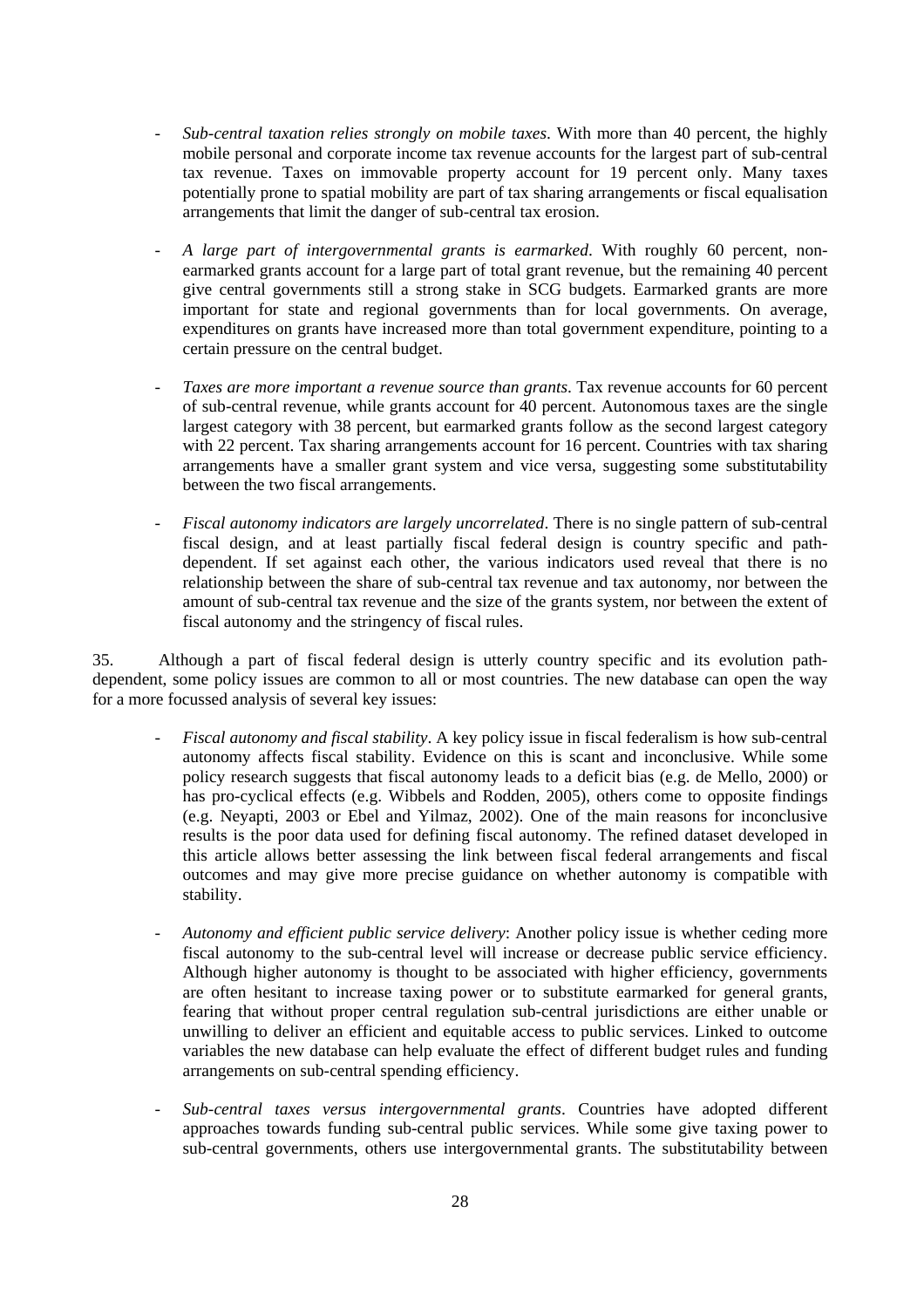both arrangements raises policy questions such as: which arrangement allows for higher public service efficiency? Which arrangement leads to more equity across jurisdictions? Which arrangement puts more pressure on central and sub-central budgets, and what role can fiscal rules play? The new dataset can be used to assess the relationship between the two fiscal federal arrangements and their interaction with the various policy objectives.

- *Which taxes at the sub central level?* Contrary to the allegations of fiscal federal theory, highly mobile income taxes make up for more than 40 percent of average sub-central government revenue. While this arrangement functions well in a number of countries – since mobile taxes are often built into tax sharing or fiscal equalisation -, in some others sub-central jurisdictions appear to struggle with tax erosion. A country-wise analysis of the new database can help identify tax arrangements that help maintain fiscal autonomy of the sub-central level while containing the potential drawbacks of tax mobility.

36. In the coming years, the OECD Network on Fiscal Relations across Government Levels is poised to work on this policy agenda.